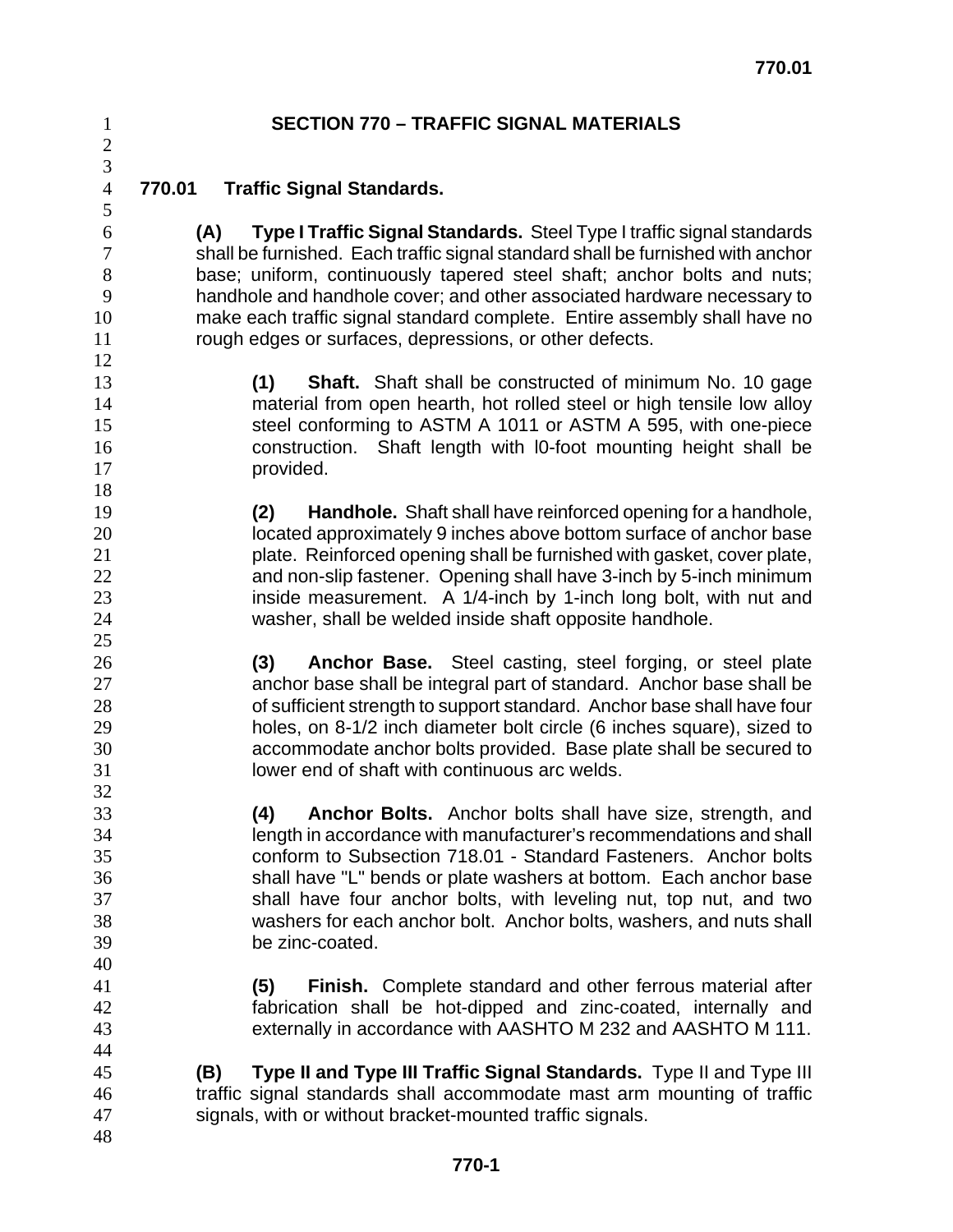| 49 | (1)<br><b>Description.</b> Traffic signal standards with single tapered tube |
|----|------------------------------------------------------------------------------|
|    |                                                                              |
| 50 | mast arm shall include the following:                                        |
| 51 |                                                                              |
| 52 | Tapered steel shaft complete with anchor base, anchor<br>(a)                 |
| 53 | bolts, handhole, ground lug, cast pole top, and flange plate                 |
| 54 | near top of pole for mounting mast arm.                                      |
| 55 |                                                                              |
| 56 | Tapered steel arm complete with mounting flange plate,<br>(b)                |
| 57 | hanger clamp, and outlet having 1-inch I.D. rubber grommet to                |
| 58 | accommodate wiring each signal, and removable end cap.                       |
| 59 |                                                                              |
| 60 | Steel castings conforming to ASTM A 27, grade 65-35,<br>(c)                  |
| 61 | and gray iron castings conforming to ASTM A 126, Class A.                    |
| 62 | Steel castings shall be clean and smooth with details well                   |
| 63 | defined and true to pattern.                                                 |
| 64 |                                                                              |
|    | <b>Design.</b> Traffic signal standards shall be designed to support         |
| 65 | (2)                                                                          |
| 66 | traffic signals mounted on mast arm. Traffic signal mounting height          |
| 67 | shall be 25 feet unless otherwise indicated in the contract documents.       |
| 68 |                                                                              |
| 69 | Shaft. Shaft shall be constructed of No. 10 gage minimum,<br>(3)             |
| 70 | hot-rolled sheet steel conforming to ASTM A 1011 or ASTM A 595.              |
| 71 | Silicon content shall be kept to less than 0.06 percent, and boron shall     |
| 72 | not be added. Transverse seams shall be perpendicular to shaft axis.         |
| 73 | Reinforce transverse seams with internal sleeves welded in place.            |
| 74 | Shaft size shall be minimum of 9-3/8 inches outside diameter (bottom         |
| 75 | of shaft) by 5-1/4 inches outside diameter (top of shaft) by 20 feet         |
| 76 | long.                                                                        |
| 77 |                                                                              |
| 78 | Four inch by 6-1/2 inch reinforced handhole frame shall be                   |
| 79 | welded, complete with cover, into shaft approximately 9 inches above         |
| 80 | bottom of base. Reinforced handhole frame shall be tapped for cap            |
| 81 | screws to secure cover plate.                                                |
| 82 |                                                                              |
| 83 | Flange plate of thickness recommended by manufacturer shall                  |
| 84 | be welded to pole near top. Flange plate shall be supported with side        |
| 85 | plates tangent to pole, and gusset plates at top and bottom. Flange          |
| 86 | plates shall have deburred 2-1/2 inch-diameter wiring hole and four          |
| 87 | tapped bolt holes. Welding shall be performed in accordance with             |
| 88 | Subsection 501.03(D) - Shop Work and Fabrication.                            |
| 89 |                                                                              |
| 90 | J-hook wire support shall be welded near top of shaft. Top of                |
| 91 | shaft shall be capped with cast pole top, secured in place with              |
| 92 | setscrews.                                                                   |
|    |                                                                              |
| 93 |                                                                              |
| 94 | Anchor Base. Single-piece steel anchor base of sufficient<br>(4)             |
| 95 | strength, shape, and size to support standard shall be secured to            |
| 96 | lower end of shaft by two continuous electric arc welds. Shaft shall         |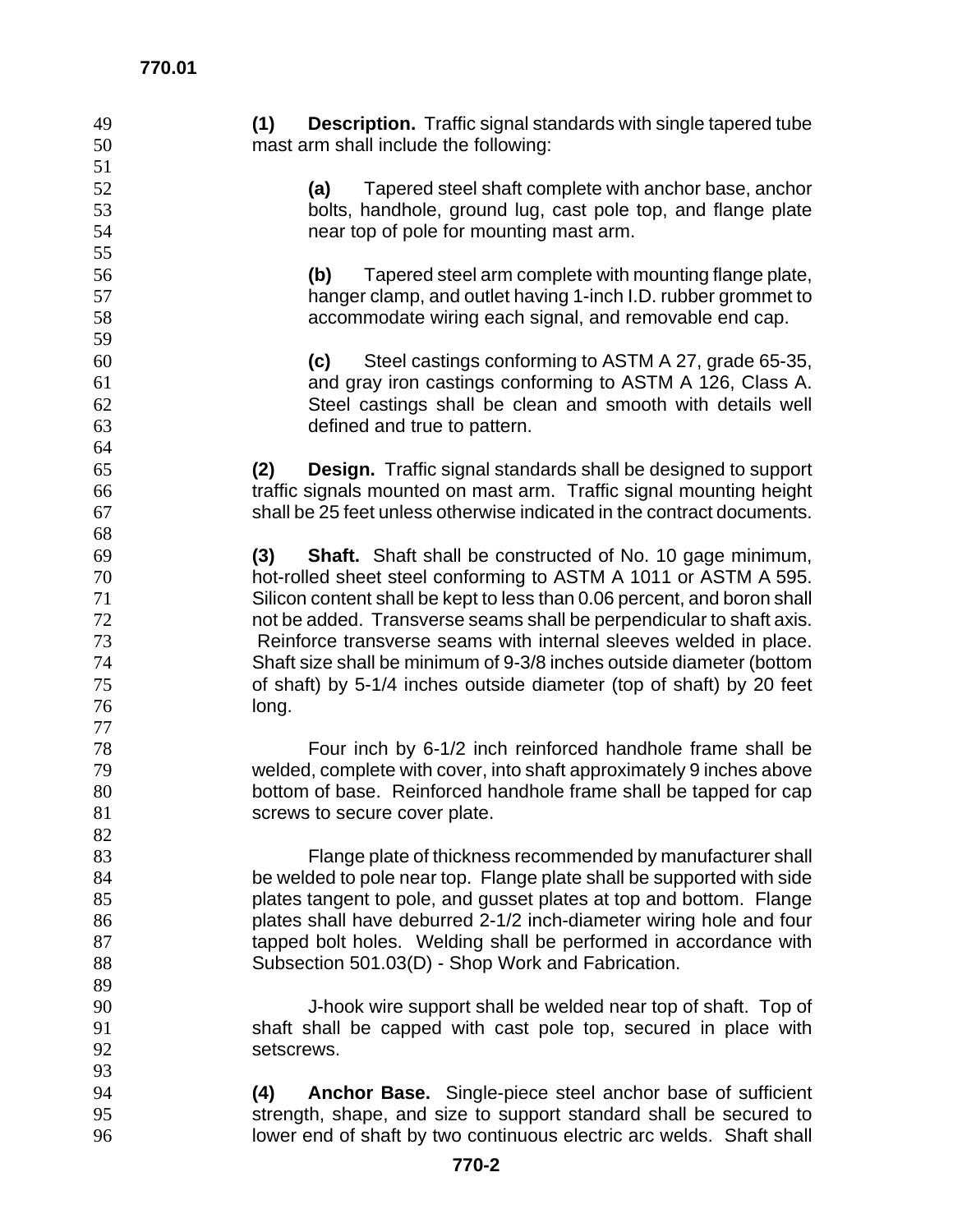- telescope with base. One weld shall be on inner portion of base at
- end of shaft and another weld shall be on outside at top of base. An
- approximately 2-inch separation shall be provided between the two

welds.

Base shall have four holes sized to accommodate anchor bolts.

**(5) Tapered Mast Arm.** Mast arm shall be made from material from single length of No. 10 gage minimum hot rolled sheet steel conforming to ASTM A 1011 or ASTM A 595. Silicon content shall be kept to less than 0.06 percent, and boron shall not be added.

- Large end of mast arm shall telescope with flange plate of thickness recommended by manufacturer. Flange plate shall be welded to mast arm by two continuous electric arc welds. One weld 112 shall be on outer portion of plate next to shaft and another weld shall be on inner portion at end of tubular cross section. Four holes in flange plate shall match four tapped holes in mounting plate on pole.
- **(6) Anchor Bolts.** Each pole shall have four steel anchor bolts, with each bolt fitted with two hex or heavy hex nuts. Each anchor bolt shall have "L" bend or plate washer welded to bottom. Anchor bolts shall be threaded at top end. Bolts shall be of strength, size, and length recommended by manufacturer and as specified in Subsection 718.01 - Standard Fasteners, to support pole shaft, mast arm, and **mounted signal heads.**
- **(7) Zinc-coating.** Steel and iron parts of base, shaft and mast arm shall be zinc-coated in accordance with AASHTO 232. Washers and nuts may be hot-dip zinc-coated or electro-zinc-coated.
- **(C) Standard Specifications.** Design of traffic signal standards and appurtenances shall conform to AASHTO publication, *Standard Specifications for Structural Supports for Highway Signs, Luminaires and Traffic Signals*.
- **(D) Certification and Mill Test Reports.** Certification and mill test reports shall be submitted with the following information:
- **(1)** List of component parts including the following:
- **(a)** Description of each part.
- **(b)** Materials manufacturing location (including ASTM **number where applicable**).
- **(c)** Certificate of compliance.
	- **770-3**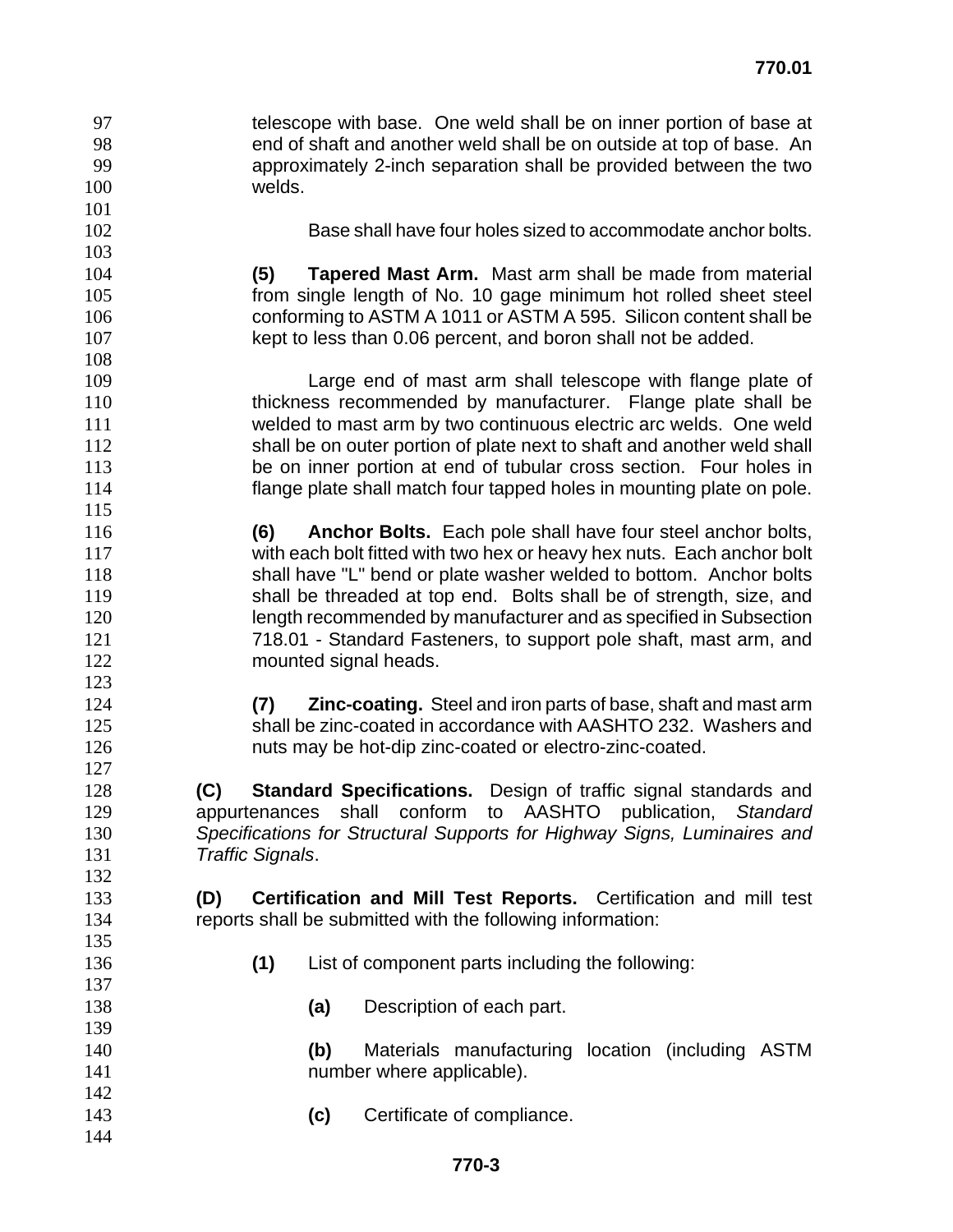**770.01** 

**(2)** Shop drawings accompanied by complete and detailed engineering computations that justify selection of dimensions and material. Hawaii Licensed Professional Engineer (Structural) shall certify computations.

**(3)** Copy of mill test report for structural members (posts and beams), including physical and chemical descriptions of material incorporated.

**770.02 Traffic Signal Heads.**

**(A) Standard Traffic Signal Heads.** Each signal head shall conform to the following characteristics: adjustable, light-colored, vertical-type, with number and type of sections as specified; indications in one direction only; and adjustable through 360 degrees about its vertical axis.

Vertical signal heads shall contain three sections with the following configuration: 

| <b>TABLE 770.02-1 - STANDARD TRAFFIC SIGNAL HEAD</b><br><b>CONFIGURATION</b> |               |  |
|------------------------------------------------------------------------------|---------------|--|
| Red                                                                          | Top           |  |
| Yellow                                                                       | Center        |  |
| Green                                                                        | <b>Bottom</b> |  |

**(1) Optical Units.** Each optical unit shall include lens, reflector, lampholder, and clear traffic signal lamp.

Standard lenses shall be of color specified, circular in shape, and have diameter of approximately 12 inches. Lenses shall be true 170 to color, free from imperfections, and of high luminous transmission. Lens may be made of glass or of polycarbonate resin. Glass lens shall conform to latest ANSI standard for glass lens. Polycarbonate lens shall be molded of ultraviolet, pre-tinted transparent 174 polycarbonate.

Each reflector shall have one-piece, clear glass parabolic 177 reflector, free from bubbles and striae, or Alzak (proprietary anodizing process) processed aluminum alloy. Convex surface of clear glass shall be coated by silver using chemical deposition. Reflector shall be of sufficient thickness such that lighted filament of 150-watt incandescent lamp is not visible through silver layer. Silvered surface 182 shall be protected by additional coating of electrolytically deposited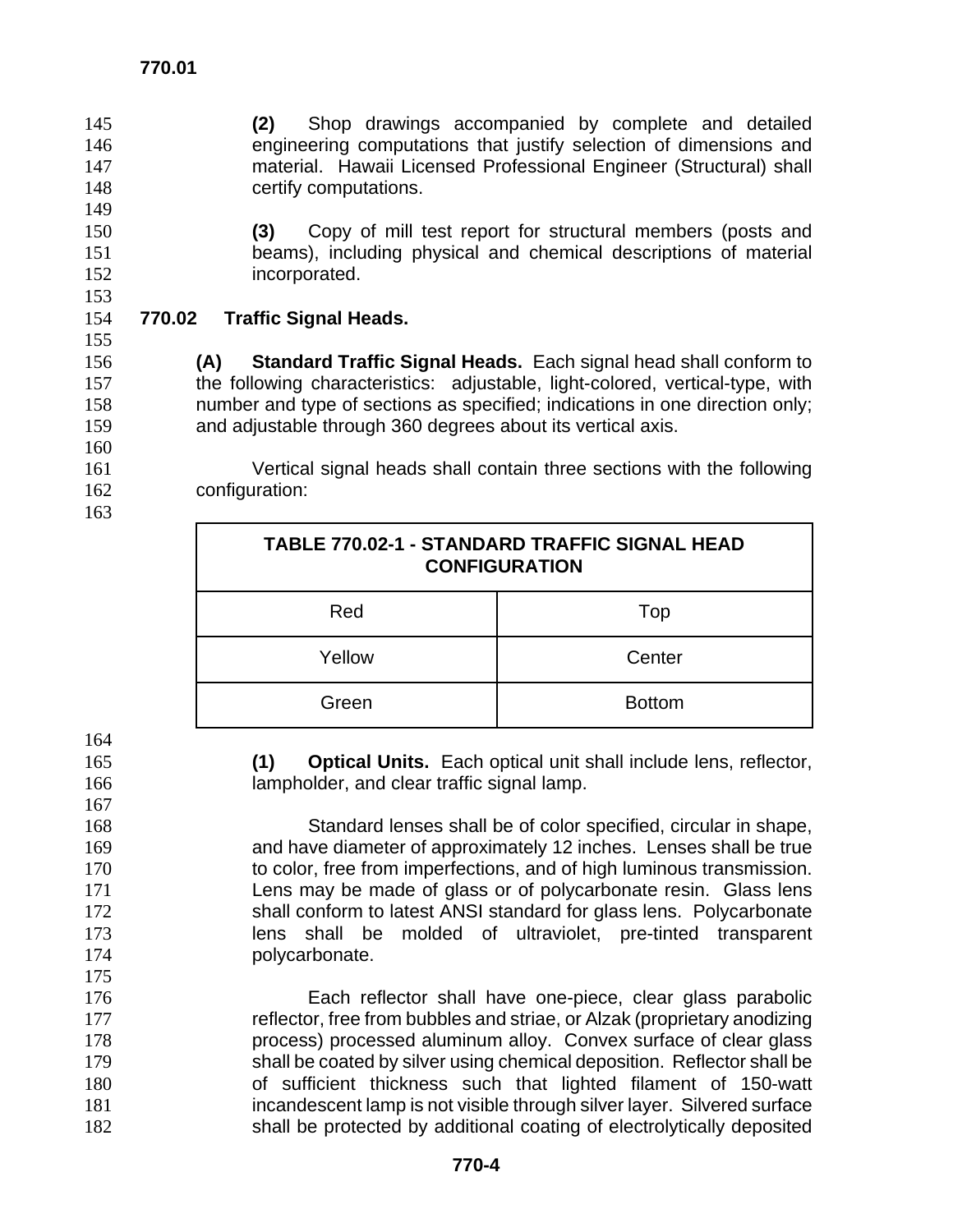copper. Opening in back of reflector for lampholder shall cause no 184 dark spots cast on lens. Lampholder shall be weatherproof, of molded construction, **immune to operating temperatures in unit, vibration-proof, and** substantially supported. Lampholder shall have two wires of sufficient length so that lampholder may be connected to terminal block specified herein. Lamp filament shall be positioned at focal center of 191 reflector. Each reflector, lens, and hood shall be designed to minimize sun phantom. Lamps shall be 135 watts, 120 volt, 5000-hour rated life, clear, traffic signal lamps conforming to ITE *Standard for Traffic Signal Lamps*. Incandescent, non-programmable vehicle signal shall conform 201 to the following requirements: **(a)** Replace incandescent signal of vehicle signal head with Light-Emitting Diode (LED) signal assembly comprised of high-out LED light source protected by impact-resistant **polycarbonate lens.** LED head assembly shall replace standard 12-inch incandescent polycarbonate signal head. Operating at 60 to 135 volts and with maximum power consumption of 22 watts. **(b)** To ensure quality and performance, LED head shall have prior history of testing and use by CALTRANS and shall exceed ITE standards. Failure on one LED shall not affect other LED. LED head shall have fully-encapsulated electronic circuitry and configuration for 12-inch ball. LED head shall be McCain Traffic Supply 12-inch LED Traffic Head or equal. **(2) Housing.** Signal head housing or case shall be assembly of separate interchangeable sections. Interchangeable sections shall be expandable type for vertical mounting without tie rods, and shall be secured together in watertight manner to form unit. Individual optical units shall be housed in each section. The side of housing or door containing lens shall be square. Housing may be of aluminum or polycarbonate resin. Die cast aluminum housing shall conform to ASTM B 85 with aluminum doors and end plates. Parts shall be clean, smooth and free of flaws, cracks, blowholes, and other imperfections.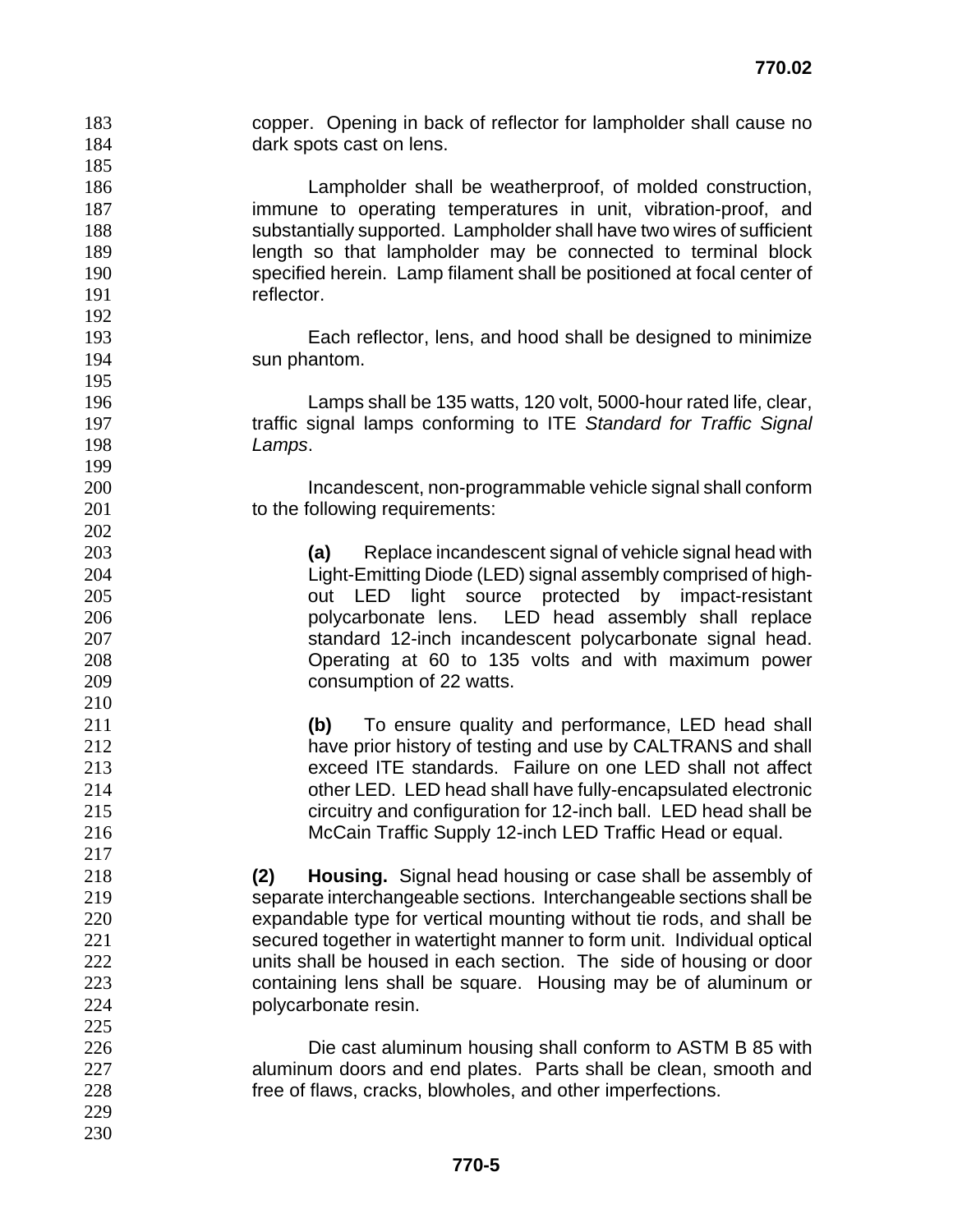Polycarbonate housing shall be ultra-violet-stabilized virgin polycarbonate resin of specified color, injection molded, complete with 232 integral top, bottom, and sides; and shall have minimum thickness of 0.09 inch.

Each section shall be furnished complete with one-piece hinged door mounting for lens and other parts of optical system, watertight gaskets, and simple door-locking device. Optical system shall be mounted to allow for swinging various parts open for ready access or removal. Sections shall be interchangeable and designed to permit removing or adding of sections. Round opening shall be provided in 241 top and bottom of each section face to receive 1-1/2 inch supporting pipe frame.

Exposed bolts, screws, hinge pins, and door-locking devices shall be made of stainless steel. Interior screws and fittings shall be made of stainless steel or other corrosion-resistant material accepted 247 by the Engineer.

Gaskets, including door, lens and reflector gaskets, shall be of neoprene. Lampholder gaskets shall be heat-resistant.

Lampholders shall be wired to provide for connection of white wire to shell of lampholder and black or colored wire to bottom or end terminal of lampholder. These wires shall connect to terminal block mounted inside at back of housing. Each terminal block shall be furnished with sufficient screw-type terminals spaced to terminate all field conductors and lamp conductors independently. Terminals to which field conductors are attached shall be permanently identified or conductors shall be color-coded to aid field wiring.

Each lens shall be furnished with removable tunnel-type hood made of 0.030-inch-thick sheet aluminum or of polycarbonate with minimum thickness of 0.060 inch. Hoods shall be 11 inches minimum in length.

Aluminum housing shall be painted with one coat of alkyd, corrosion-inhibiting, lead and chromate free, VOC (volatile organic compound) -compliant primer coating, Society for Protective Coatings Specification SSPC-25; and one coat of medium gray enamel alkyd, 270 semi-gloss, low VOC content, Master Painters Institute (MPI)<br>271 Standard No. 94. Dark green enamel finish coat shall be Alkyd Urea Standard No. 94. Dark green enamel finish coat shall be Alkyd Urea Exterior Baking Enamel, Federal Standard FED-STD-595B. Dark green enamel shall match color chip on file with the Department. Signal face housing and entire surface of hood used in front of signal lens shall be painted dull black. Polycarbonate housing shall be painted dark green.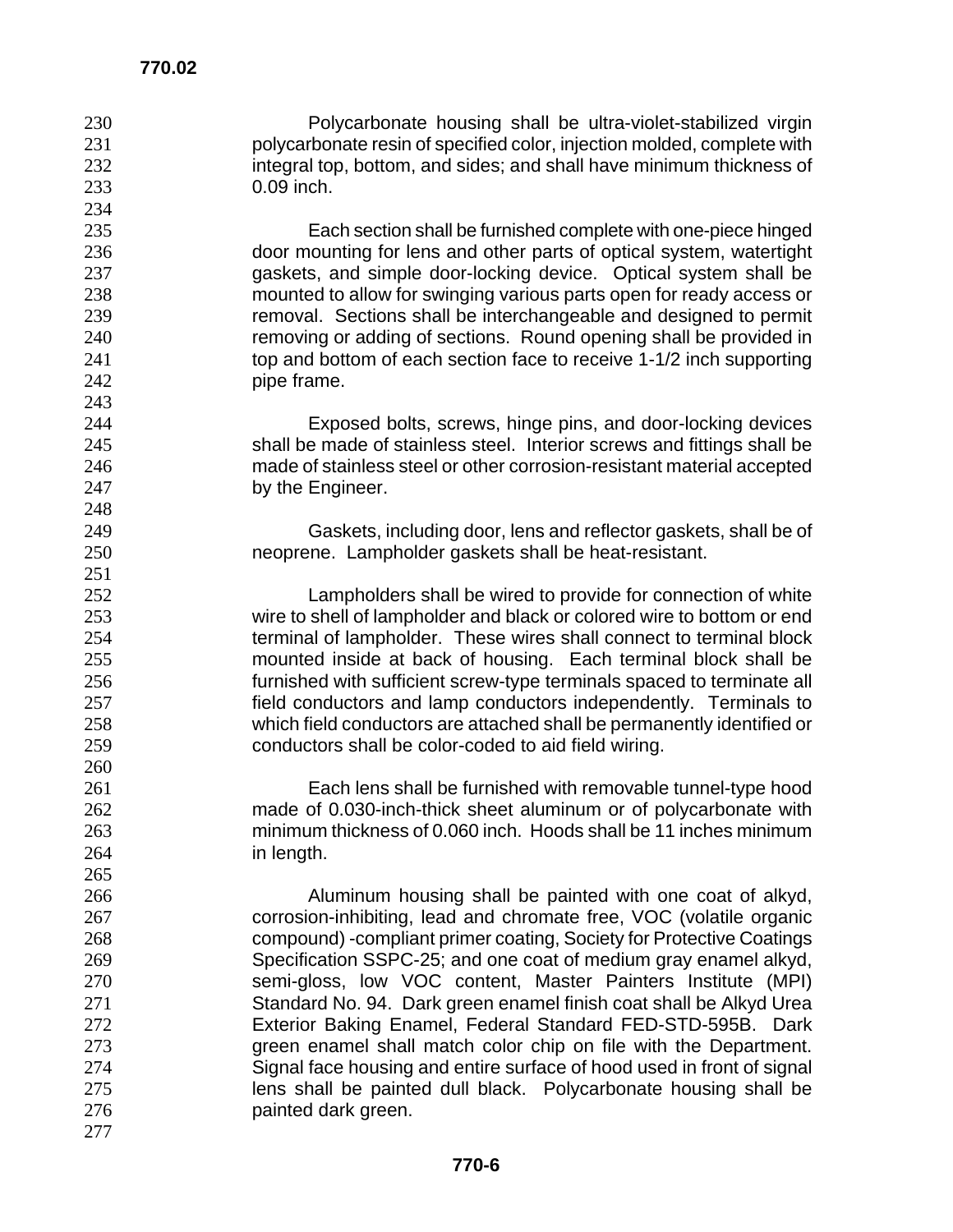**(3) Directional Louvers.** Directional louvers shall be constructed 279 to fit snugly in signal hoods. Outside cylinder and vanes shall be constructed of No. 22 U.S. gage sheet steel, and vanes constructed of No. 27 U.S. gage sheet steel; or cylinder and vanes of aluminum alloy 3003-H14 sheet of similar construction. Sheet steel louvers shall be zinc-coated after fabrication. Louvers shall be painted dull black.

- **(4) Back Plates.** Back plates shall be furnished and installed on signal heads. Back plates shall be constructed of aluminum alloy 3003-H14 sheet having minimum thickness of 0.058 inch and minimum dimensions equal to signal head size plus eight-inch border. Back plates shall be painted dull black.
- 

**(B) Signal Head Mounting.** Top of pole, bracket, cantilever, and under-slung-mounted signal faces shall be supported by watertight assemblies of 1-1/2 inch standard steel pipe and malleable iron, or brass pipefittings and hardware as specified. Mounting assembly members shall be plumb or level, symmetrically arranged and securely assembled. Conductors shall be concealed within assemblies. Pipe slipfitter assemblies shall be of cast-iron, bronze, or malleable iron. Slipfitters shall fit over 4-1/2 inch outside diameter standard pipe for top of pole mountings or 2-3/8 inch outside diameter tenon at end of mast arms. Mast arm end mounting fittings shall be 90-degree-type or elevator-type, as specified. Each slipfitter shall be provided with at least two cadmium-plated steel setscrews to secure assembly in plumb position. Each pipe bracket assembly shall be attached to traffic signal standard with 1-1/2 inch pipe couplings. Caps shall seal unused mounting holes in traffic signal housing. 

Signal faces shall be equipped with positive, non-ferrous, lock rings and fittings that are designed to prevent signal faces from turning by external forces. Lock ring and connection fittings shall have serrated contacts. Fittings shall permit fastening at increments of less than 7 degrees.

- Mountings shall be painted with one coat of zinc-coated metal primer and two coats of dark green enamel, as specified for signal housings.
- Mark various parts of each mounting for easy assembly, if mountings are delivered disassembled.

Signal heads mounted at intermediate points on mast arms shall be equipped with mast arm mounting bracket. Component parts of mast arm mounting shall include bracket with vertical tube. Vertical tube shall have upper and lower devices to fasten signal face at bottom and top of mast arm face. Vertical tube shall be connected to mast arm with clamp casting and two high-strength stainless steel bands. Stainless steel bands shall be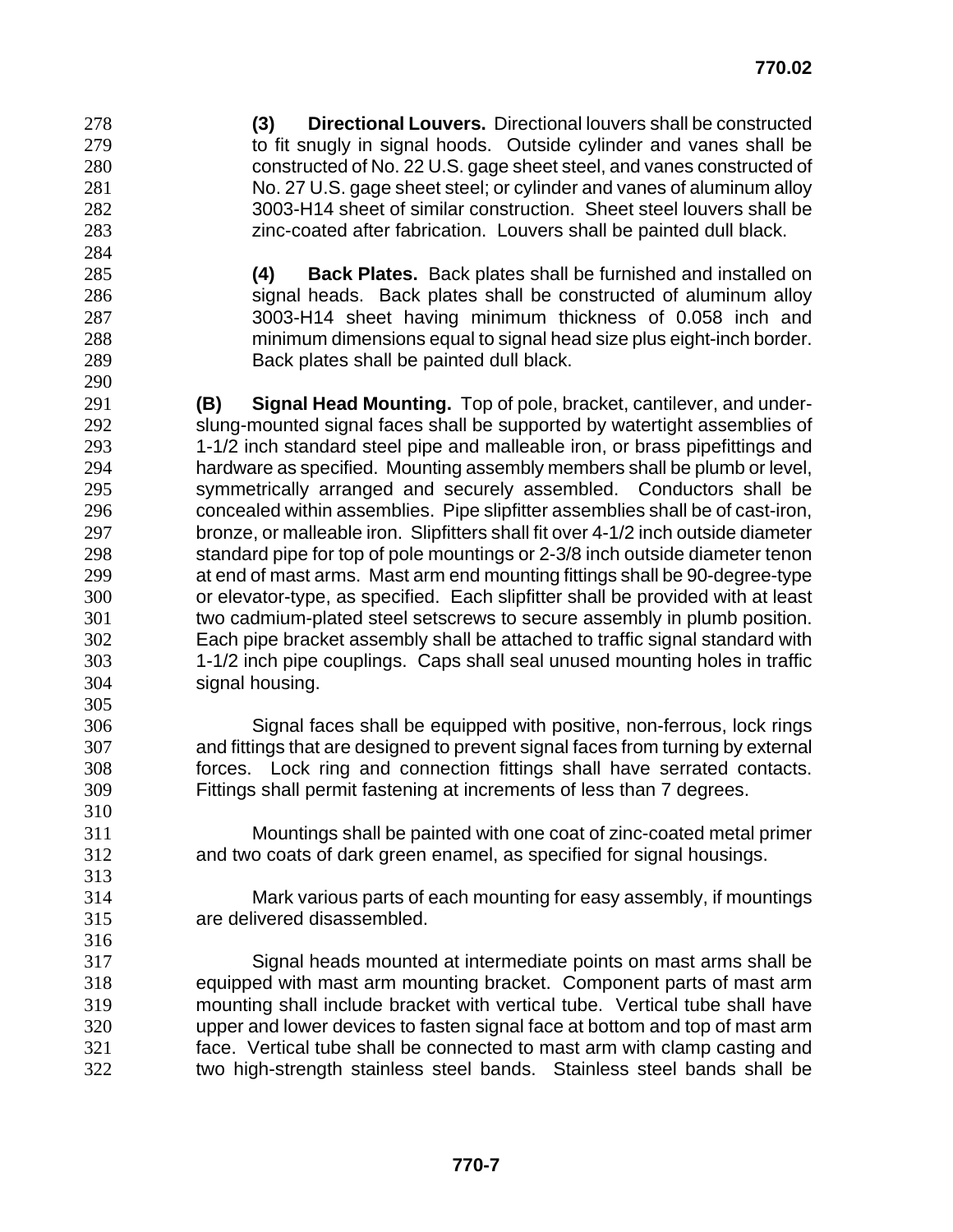tightened by screw assembly (one per stainless steel band). Signal face shall rotate through mounting assembly. Signal face shall rotate about mast arm, and right and left from vertical plane.

Polycarbonate traffic signal heads shall be equipped for post top mounting, with internal reinforcement for mounting base; or shall be equipped for Type IA mounting.

 

#### **(C) Programmed Visibility Traffic Signal Heads.**

**(1) General.** Signal heads shall permit visibility zone of indication to be determined optically and require no hoods or louvers. Projection indication may be selectively visible or veiled anywhere within 15 degrees of optical axis. No indication shall result from external illumination, nor shall one light unit illuminate another light unit.

**(2) Optical System.** Components of optical system shall include lamp, lamp collar, optical limiter-diffuser, and objective lens.

Lamps shall be nominal l50-watt, l20-volt AC, 3-prong, sealed beam having integral reflector with stippled cover and average rated life of at least 6,000 hours. Lamps shall be coupled to diffusing element with collar including specular inner surface. Diffusing element may be discrete or integral with convex surface of optical limiter.

Optical limiter shall provide accessible imaging surface at focus on optical axis for objects 900 to l,200 feet away, and permit effective veiling mask to be variously applied as determined by desired visibility zone. Optical limiter shall include heat-resisting glass with positive indexing means.

Objective lens shall be high-resolution, planar incremental lens, hermetically sealed within flat laminate of weather-resistant acrylic or accepted equal. Lens shall be symmetrical in outline. Lens shall be rotated to 90-degree orientation about optical axis without displacing primary image.

Optical system shall accommodate projection of diverse, selected indication to separate portions of roadway such that only one indication will be simultaneously apparent to viewer. Projected indication shall conform to ITE transmittance and chromaticity standards.

**(3) Construction.** Die cast aluminum parts shall conform to ITE alloy and tensile requirements and have chromate preparatory treatment. Exterior of signal case, lamp housing, and mounting flanges shall have finish of high-quality baked enamel prime and finish paint (dark green exterior enamel). Lens holder and interior of case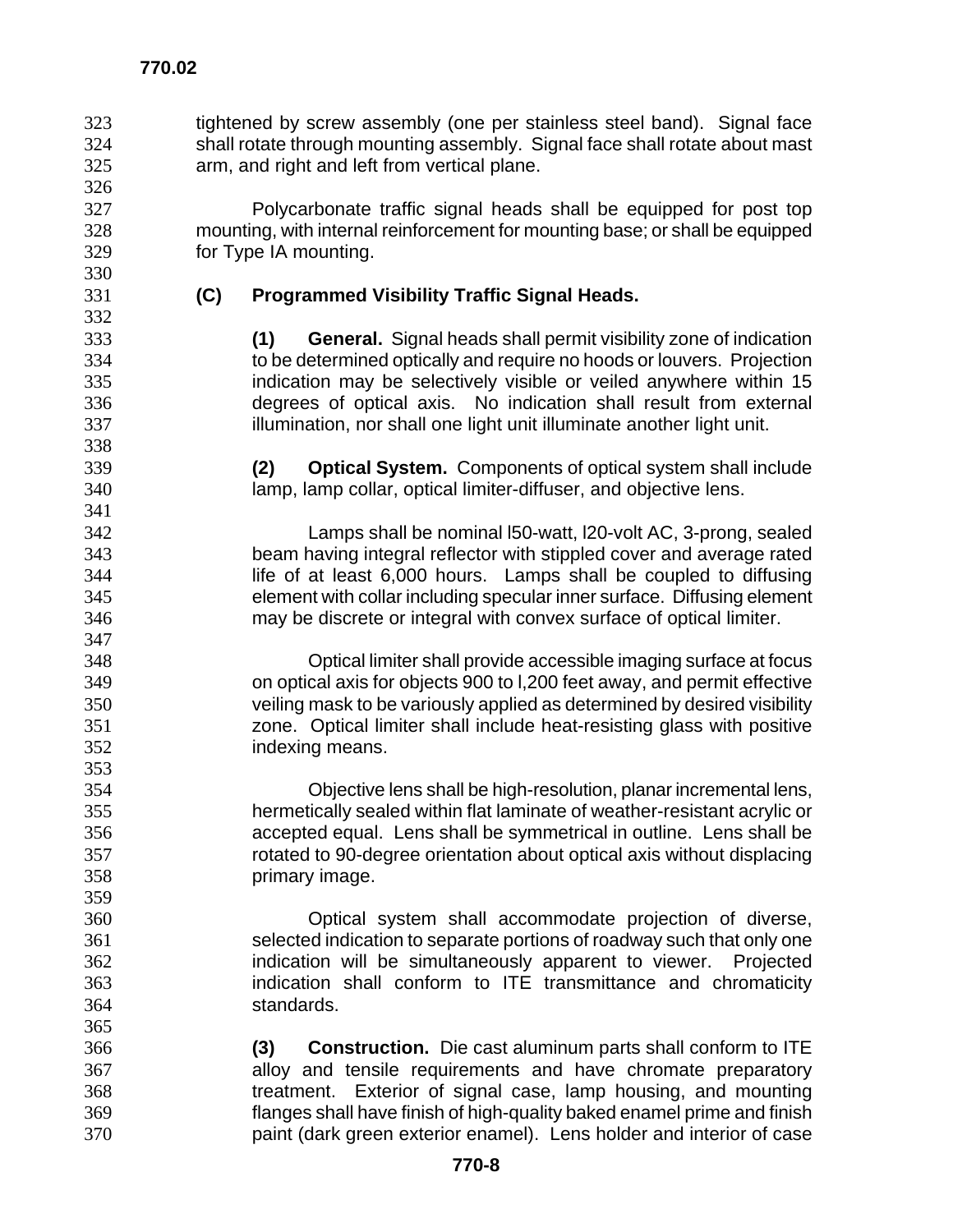| 371 | shall be optical black.                                                    |
|-----|----------------------------------------------------------------------------|
| 372 |                                                                            |
| 373 | Signal case and lamp holder shall be predrilled for backplates             |
| 374 | and visors. Hinges and latch pins shall be made of stainless steel.        |
| 375 | Access openings shall be sealed with weather-resistant rubber              |
| 376 | gaskets.                                                                   |
| 377 |                                                                            |
| 378 | Visors shall conform to ITE material requirements and include              |
| 379 | chromate-preparatory treatment and optical black on surfaces.              |
| 380 | Cutaway-type visors shall be 9-1/2 inches.                                 |
| 381 |                                                                            |
| 382 | <b>Electrical.</b> Lamp fixture shall include separately accessible<br>(4) |
| 383 | housing and integral lamp support, indexed ceramic socket, and             |
| 384 | self-aligning, quick-release lamp retainer. Electrical connection          |
| 385 | between case and lamp housing shall be made with interlock                 |
| 386 | assembly that disconnects lamp holder when opened. Each signal             |
| 387 | section shall have covered terminal block for clip or screw attachment     |
| 388 | of lead wires. Sections shall be interconnected with concealed No. 18      |
| 389 | AWM, stranded and coded wires.                                             |
| 390 |                                                                            |
| 391 | (5)<br><b>Photo Controls.</b> Each signal section shall have integral      |
| 392 | means for regulating intensity between limits as function of individual    |
| 393 | background illumination. Lamp intensity shall have more than 97            |
| 394 | percent of uncontrolled intensity at I,000 foot-candles, and reduce to I5  |
| 395 | percent $\pm 2$ percent of maximum at less than one foot-candle.           |
| 396 | Response shall be proportional and essentially instantaneous to            |
| 397 | detectable increase of illumination from darkness to 1,000                 |
| 398 | foot-candles, and damped for decrease from 1,000 foot-candles.             |
| 399 |                                                                            |
| 400 | Intensity controller shall include an integrated directional light-        |
| 401 | sensing and regulating device interposed between lamp and line             |
| 402 | wires. Intensity controller shall be compatible with 60 Hz input and       |
| 403 | responsive within range of 105 to 135 volts. Output may be phase           |
| 404 | controlled, but device shall provide nominal terminal impedance of I,      |
| 405 | 200 ohms open circuit and corresponding holding current.                   |
| 406 |                                                                            |
| 407 | (6)<br>Mounting. Signal shall be mounted to standard I-I/2-inch            |
| 408 | fittings as single section, multiple section face, or in combination with  |
| 409 | other signals. Signal section shall have adjustable connection that        |
| 410 | permits incremental tilting from 0 degree to 10 degrees above or           |
| 411 | below horizontal axis while maintaining common vertical axis through       |
| 412 | couplers and mounting.                                                     |
| 413 |                                                                            |
| 414 | Terminal connection shall permit external adjustment about                 |
| 415 | mounting axis in 5-degree increments. Signal shall be mountable with       |
| 416 | ordinary tools and serviceable without tools.                              |
| 417 |                                                                            |
| 418 | Pedestal adapter shall fit Type I signal standard with each                |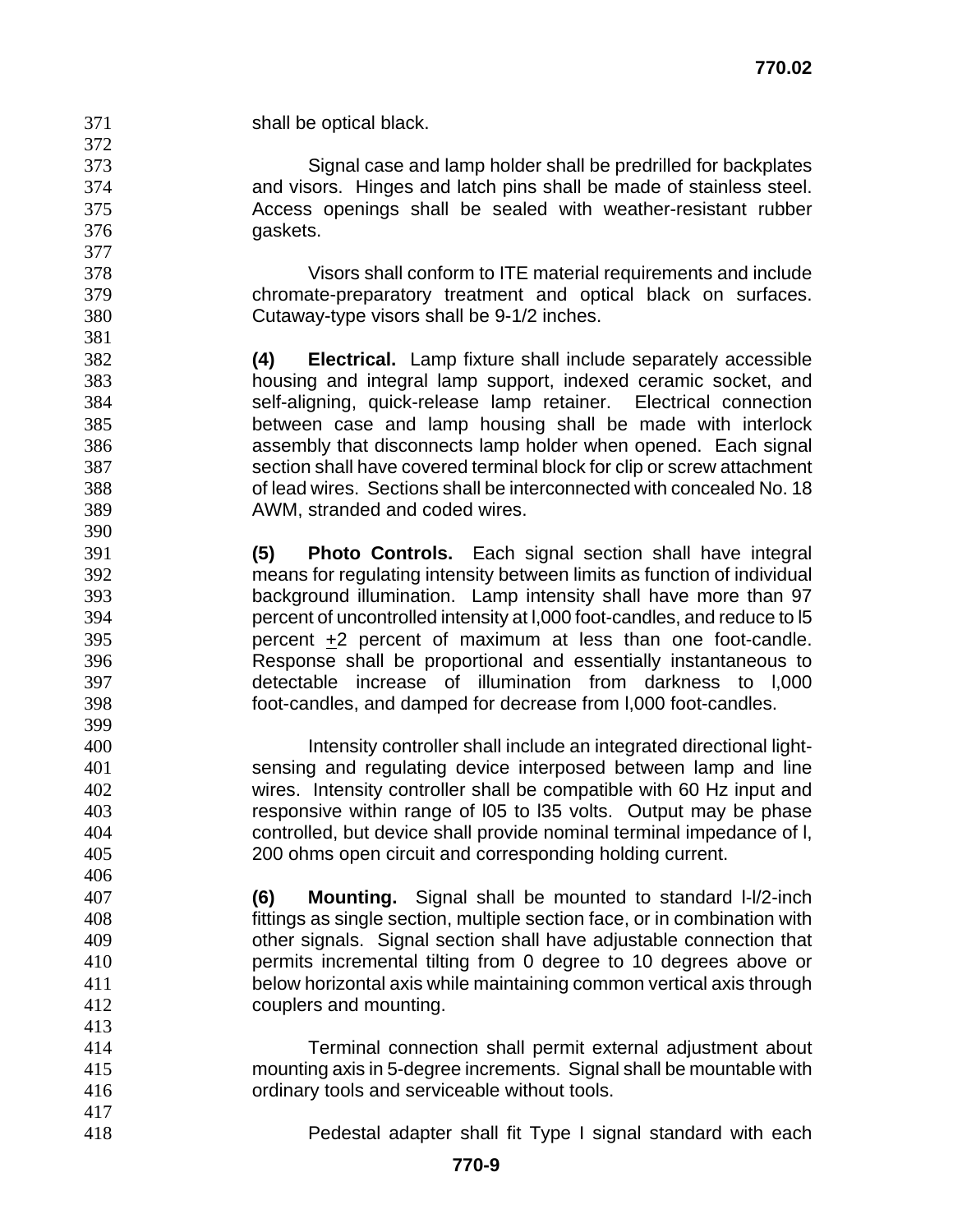| programmed visibility signal. Four-section heads shall be mounted<br>using Type IA mounting. |  |  |  |
|----------------------------------------------------------------------------------------------|--|--|--|
| 422<br>Visor shall conform to existing mounting surfaces and fasten to                       |  |  |  |
|                                                                                              |  |  |  |
| existing mounting surfaces without affecting water and light integrity of                    |  |  |  |
| signal.                                                                                      |  |  |  |
|                                                                                              |  |  |  |
| Miscellaneous. Roll of optical masking tape, applicator, and                                 |  |  |  |
|                                                                                              |  |  |  |
|                                                                                              |  |  |  |
|                                                                                              |  |  |  |
|                                                                                              |  |  |  |
| <b>Functional Requirements.</b> Dual indication unit shall conform to the                    |  |  |  |
|                                                                                              |  |  |  |
|                                                                                              |  |  |  |
| Display two alternately colored legends of green arrow or                                    |  |  |  |
| yellow arrow. Color filters installed shall be changed in unit to provide                    |  |  |  |
|                                                                                              |  |  |  |
|                                                                                              |  |  |  |
|                                                                                              |  |  |  |
| Have clearly visible legend under all lighting conditions. Visor                             |  |  |  |
|                                                                                              |  |  |  |
|                                                                                              |  |  |  |
|                                                                                              |  |  |  |
| Be visible at full intensity everywhere within 20-degree cone                                |  |  |  |
|                                                                                              |  |  |  |
|                                                                                              |  |  |  |
| Pedestrian Signal. Pedestrian signal shall be designed to fit mountings                      |  |  |  |
|                                                                                              |  |  |  |
|                                                                                              |  |  |  |
|                                                                                              |  |  |  |
|                                                                                              |  |  |  |
|                                                                                              |  |  |  |
|                                                                                              |  |  |  |
|                                                                                              |  |  |  |
|                                                                                              |  |  |  |
|                                                                                              |  |  |  |
|                                                                                              |  |  |  |
|                                                                                              |  |  |  |
|                                                                                              |  |  |  |
|                                                                                              |  |  |  |
|                                                                                              |  |  |  |
|                                                                                              |  |  |  |
|                                                                                              |  |  |  |
|                                                                                              |  |  |  |
|                                                                                              |  |  |  |
|                                                                                              |  |  |  |
|                                                                                              |  |  |  |
|                                                                                              |  |  |  |
| Neon tubing shall be enclosed in single plug-in plastic module. Neon                         |  |  |  |
|                                                                                              |  |  |  |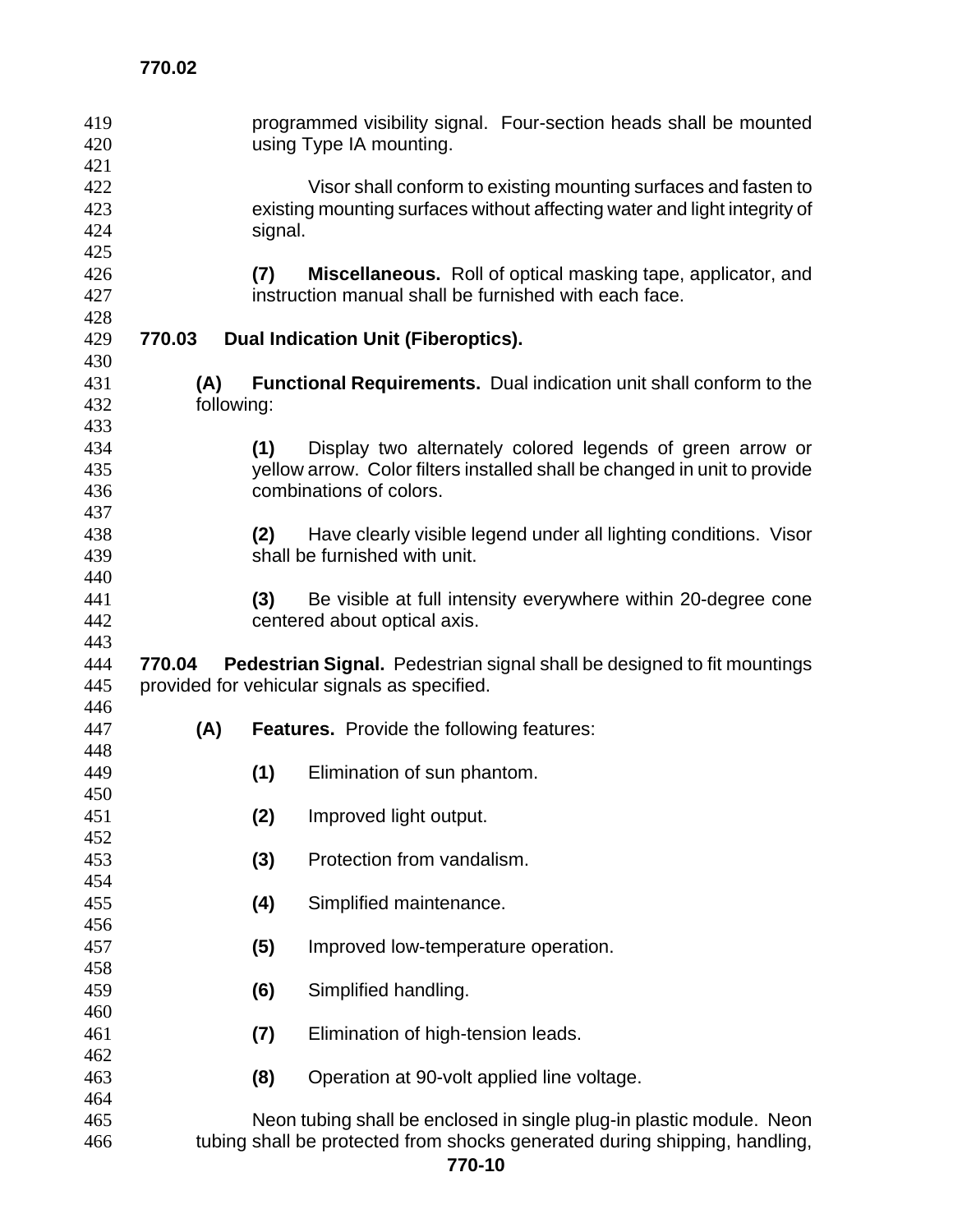and installing. 

Maximum overall signal dimension shall be 19 inches wide, 19 inches high, and 9-1/4 inches deep, including egg-crate-type visor and hinge. Signal shall be furnished complete with transformers and tubing installed. Installation and maintenance of signal shall be facilitated by designing signal door that provides front access to components

**(B) Messages.** Messages shall be Portland orange "HAND" and Lunar white "WALKING PERSON" illuminated by multiple configuration neon tubes encased in molded plug-in plastic message module.

"HAND" and "WALKING PERSON" symbols shall be minimum 12 inches in height, 7 inches in width, and uniformly illuminated with no dark spots.

Inside face of message lens shall be painted except where desired symbols are formed. First coating of paint shall be black. Second coating of paint shall be white.

**(C) Message Module.** Message module shall have two neon gas tubes enclosed. Message module shall be protected by housing made of white acrylonitrile butadiene styrene or polycarbonate plastic and screened message lens made of polycarbonate plastic. Ten-millimeter diameter tube shall be used for "HAND" symbol. Tube used on inside shall be coated with fluorescent material producing desired Portland orange output. Nine-millimeter diameter tube shall be used for "WALKING PERSON" symbol. Tubing shall be coated on inside with fluorescent material producing desired Lunar white output. Tubing shall be formed to approximate shape of "WALKING PERSON" and positioned for maximum Lunar white intensity.

Two neon tubes shall be mounted to plastic housing via resilient rubber adhesive to prevent transfer of mechanical strain to glass tubing and to provide effective shock absorbing mounting. Plastic housing shall be molded to provide positive location of neon tubing in relation to screened message lens. 

- Message lens shall be of l/8-inch minimum thickness, clear, U.V. stabilized, refractor-type, and polycarbonate plastic with outer prisms. Lens shall be weather-resistant, craze-resistant, and heat-resistant. Prism pattern (designed as C-4) shall be one that faces outside of module with screened message enclosed within module.
- Message module shall be sealed into integral assembly with one-piece sponge, neoprene gasket fitted around perimeter to provide positive protection of neon tubing from handling, weather, and moisture.
- Message module shall have electrical contacts that plug directly into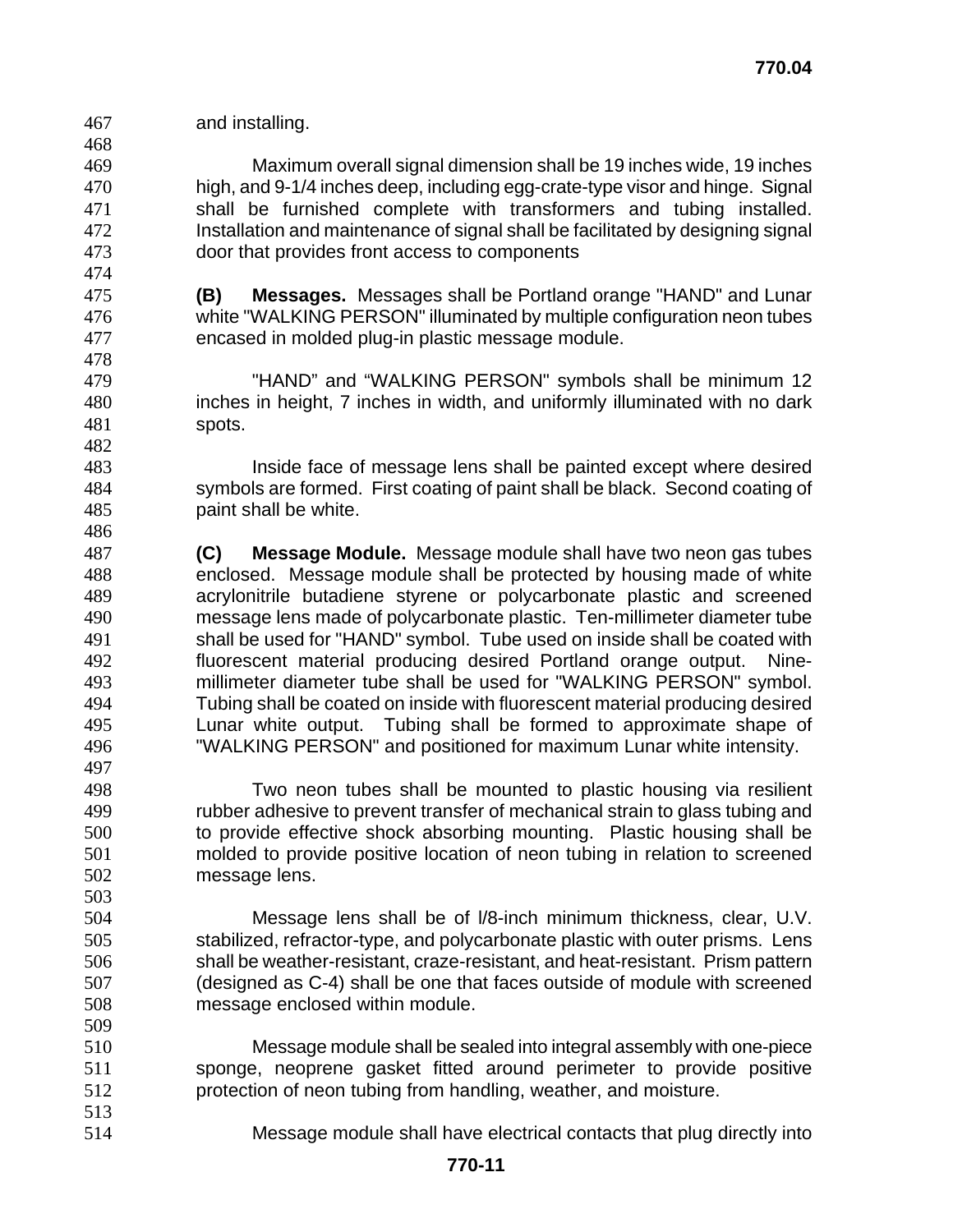- recessed contacts in transformer enclosure when module is in proper position. Message module shall not require use of tools for insertion or removal.
- **(D) Case.** Case shall be one-piece, corrosion-resistant, die-cast aluminum alloy that is complete with integrally cast top, bottom, sides, and back. Four integrally cast hinge lug pairs shall facilitate operation of swing open door.
- Case for pedestrian signals shall be dust-proof, weatherproof, and corrosion-resistant. Case shall provide for easy access and replacement of components.
- 

Case shall be suitable for post-top or bracket mounting.

Top and bottom of case shall have opening to adjust standard 1-1/2 inch pipe brackets. Bottom opening of signal case shall be furnished with "Shurlock" boss integrally cast into the case. Dimensions of "Shurlock" boss shall be as follows: outside diameter – 2-5/8 inches, inside diameter – 1-31/32 inches, number of teeth – 72, angle of teeth – 90 degrees, depth of teeth – 5/64 inch. Teeth shall be clean, sharp, and provide full engagement. Radial angular grooves of "Shurlock" boss, when used with "Shurlock" fittings, shall provide positive positioning of entire signal to eliminate rotation or misalignment of signal.

- **(E) Door Frame.** One-piece corrosion-resistant, aluminum alloy casting doorframe shall be furnished complete with two hinge lugs and two latch slots for each door. Door shall be attached to case by two Type 304 stainless steel spring pins. Two stainless steel hinged bolts with captive stainless steel wing nuts and washer shall be attached to case with use of stainless steel spring pins. Latching or unlatching of door shall require no special tools.
- **(F) Z-Crate Visor.** Each signal shall be furnished with Z-crate type visor designed to eliminate sun phantom. Z-crate type sunshield shall be installed parallel to face of "HAND" and "WALKING PERSON" messages. Z-crate visor assembly shall be held in place by stainless steel screws. Z-crate assembly shall be furnished with minimum of 20 straight horizontal louvers and 21 horizontal louvers, each one formed in zigzag pattern.
- Every other formed louver shall be reserved to form cells 1-inch square but rotated 45 degrees from horizontal to provide diamond-shaped cells when assembled. Each diamond shall be bisected by insertion of 557 straight louver interspersed between each pair of formed zigzag louvers. If each apex of each formed louver comes in contact with interspersed straight louver, entire length of joint shall be chemically welded. Basic material used in construction of Z-crate visor shall be nominally 0.030 inch thick and 100 percent impregnated black polycarbonate plastic processed with flat finish on both sides.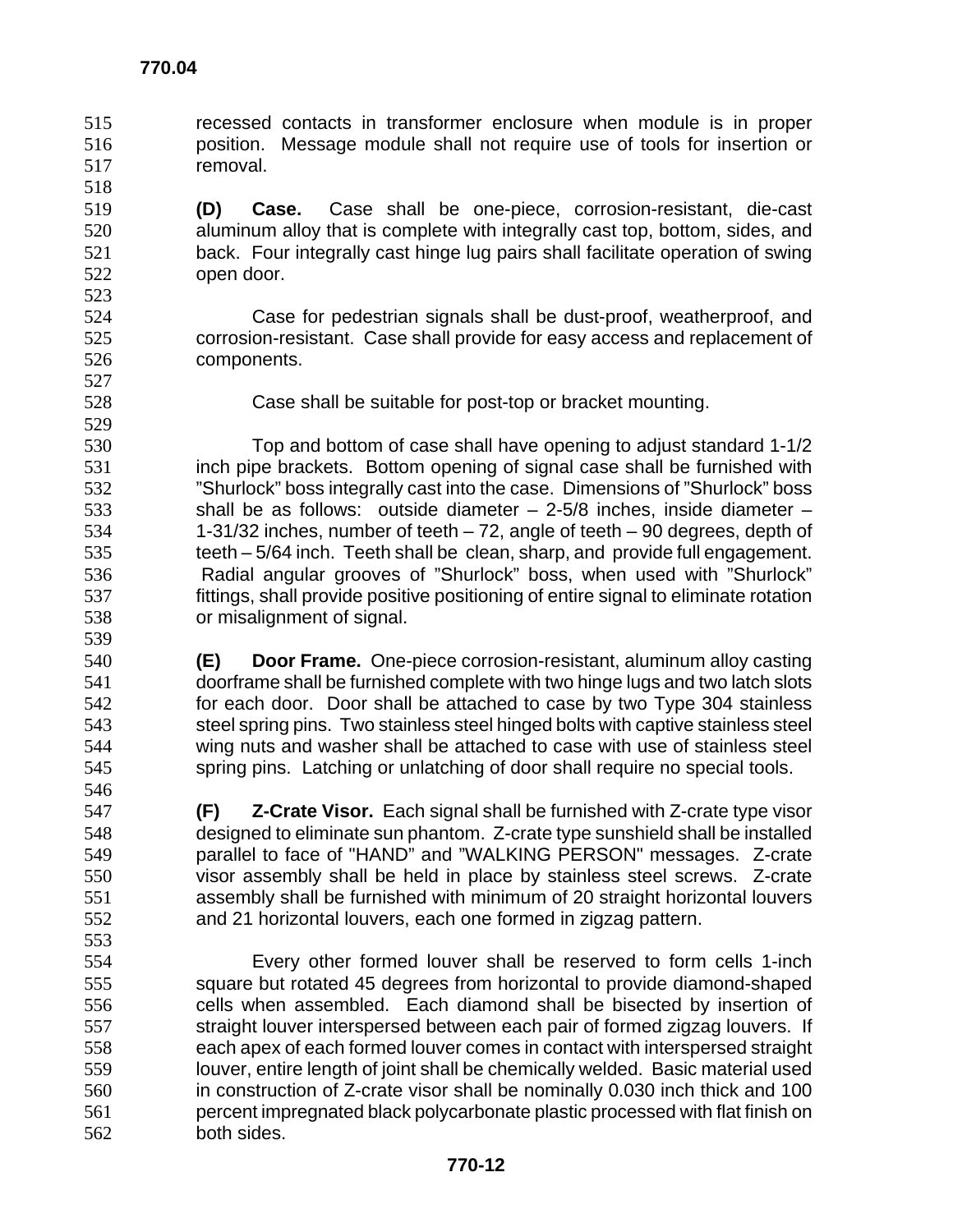- Assembly shall be enclosed in mounting frame constructed of minimum 0.040-inch-thick aluminum. Frame shall be 1-1/2 inches deep and contain mounting holes for direct insertion in pedestrian signal doorframe. **(G) Transformers.** Two transformers shall be furnished with recessed secondary contacts and integral Pyrex glass electrode housing. Transformers shall be mechanically locked together, requiring four mounting bolts for mounting entire transformer assembly. Both transformers shall be furnished with 4000-volt, 30-milliampere secondary. Each transformer shall be furnished with 120-volt (nominal) primary windings and power factor of 90 percent, minimum. Transformers shall nominally require only 39 watts each at 115VAC. **(H) Fused Switch.** Fused switch shall be furnished inside case on terminal blocks for de-energizing transformer primary circuit. Fused switch shall include two cartridge fuses and lever for disconnecting fuses. **(I) Painting.** Before final assembly, case, doorframe, and Z-crate visor (aluminum portion only) shall be cleaned and a chromate conversion coating applied inside and out, in accordance with Military Specification MIL-C-5541E. Synthetic enamel, alkyd, semi-gloss, low VOC content, conforming to Master Painters Institute (MPI) Standard No. 94, shall be applied electrostatically. Color shall be same as standard traffic signal head. Finish shall be oven-cleaned for minimum of 20 minutes at 350 degrees F. **(J) Pedestrian Signal Push Button with Integral Sign.** Pedestrian push buttons shall be tamperproof, weatherproof, and constructed to prevent electrical shocks. One-half-inch threaded opening shall be furnished at bottom of housing for conduit connection. Raised drip shield shall be furnished around push button. Sign shall be non-reflectorized and shall conform to requirements of Section 631 – Traffic Control Regulatory, Warning, and Miscellaneous Signs. **770.05 Controller Equipment. (A) Controller Assembly.** Controller assembly shall include Model 170E controller, cabinet, and auxiliary equipment. Unless otherwise indicated in the contract documents, only manufacturers and products listed for Model 170E Controller Unit on State of California Department of Transportation (CALTRANS) "Qualified Products List (QPL) for Controller Assemblies for the Model 170/2070 Traffic Controller" shall be acceptable. Copy of QPL is available from City & County of Honolulu, Department of Transportation
- Services, phone (808) 527-6988.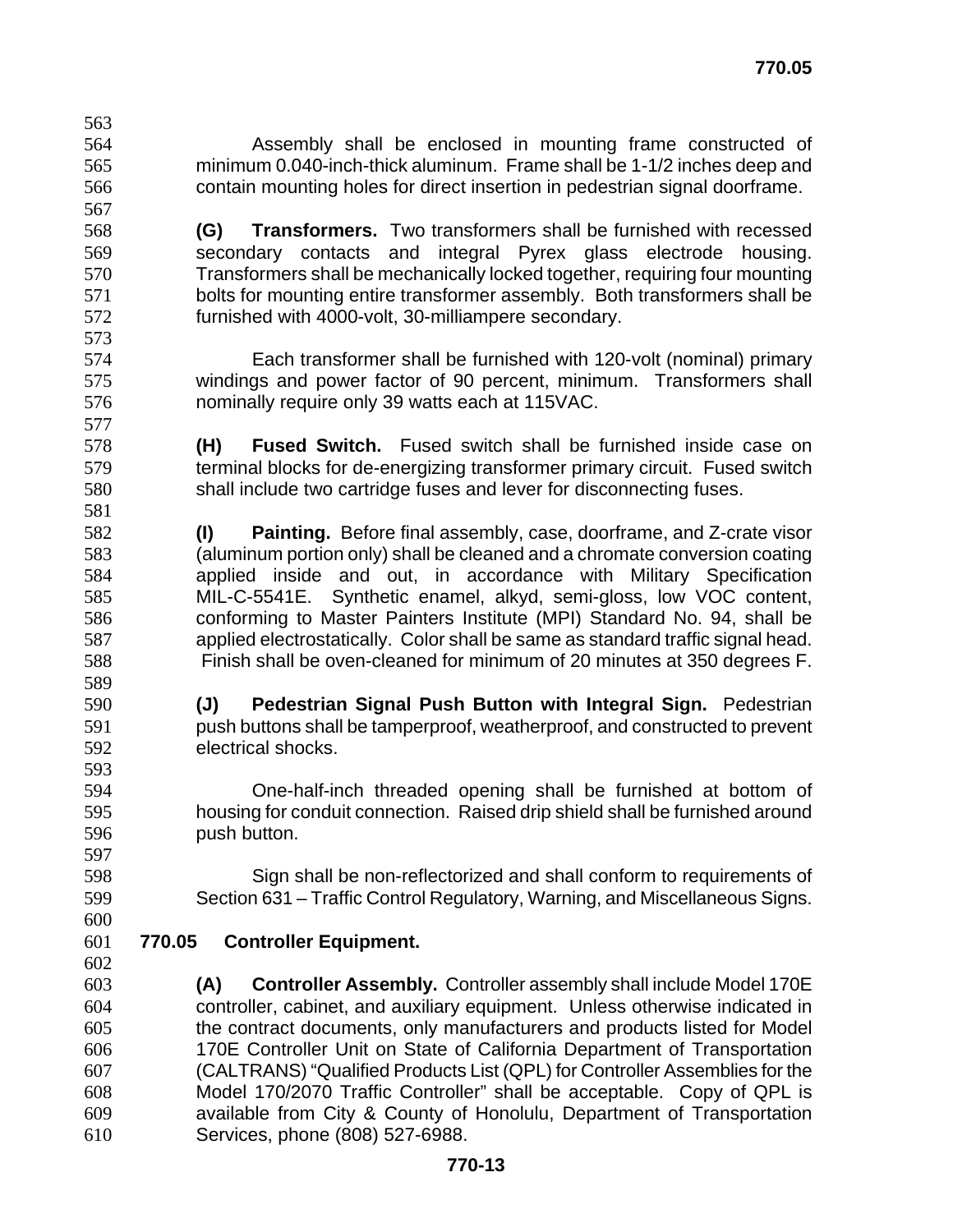620

625

- 612 Testing and quality control requirements shall be as specified in 613 Subsection 623.03(G)(2)(a).
- 614 615 Controller assemblies are described and shall be supplied as follows: 616 617 **(1)** Model 170E controller assembly and Model 332A controller 618 cabinet refers to latest Model 170E controller assembly and Model

619 332A controller cabinet listed on CALTRANS QPL.

**(2)** Each controller assembly listed in Table 770.05-1 - Controller Assembly Requirements contains sufficient equipment for full 8- vehicle, 4-pedestrian, and 4-preemption phase intersection, even though the contract documents may not require it.

**TABLE 770.05-1 - CONTROLLER ASSEMBLY** 

| <b>REQUIREMENTS</b>                                 |                |  |
|-----------------------------------------------------|----------------|--|
| <b>Item</b>                                         | Quantity       |  |
| Model 170E controller                               | 1              |  |
| Model 412D prom module                              | 1              |  |
| Model 400 modem                                     | 1              |  |
| 332A aluminum cabinet                               | 1              |  |
| Model 200 load switches                             | 12             |  |
| Model 204 flasher                                   | All            |  |
| Model 242 isolators                                 | 4              |  |
| Model FS/ST isolator                                | All            |  |
| Flash transfer relays                               | All            |  |
| Model 210 conflict monitor                          | 1              |  |
| Model C\170 detector amplifiers<br>(Non QPL)        | 8              |  |
| Model M762 preempt. card (Non-<br>QPL) with 758 AIP | $\overline{2}$ |  |
| Model UTS (Non-QPL)                                 | 1              |  |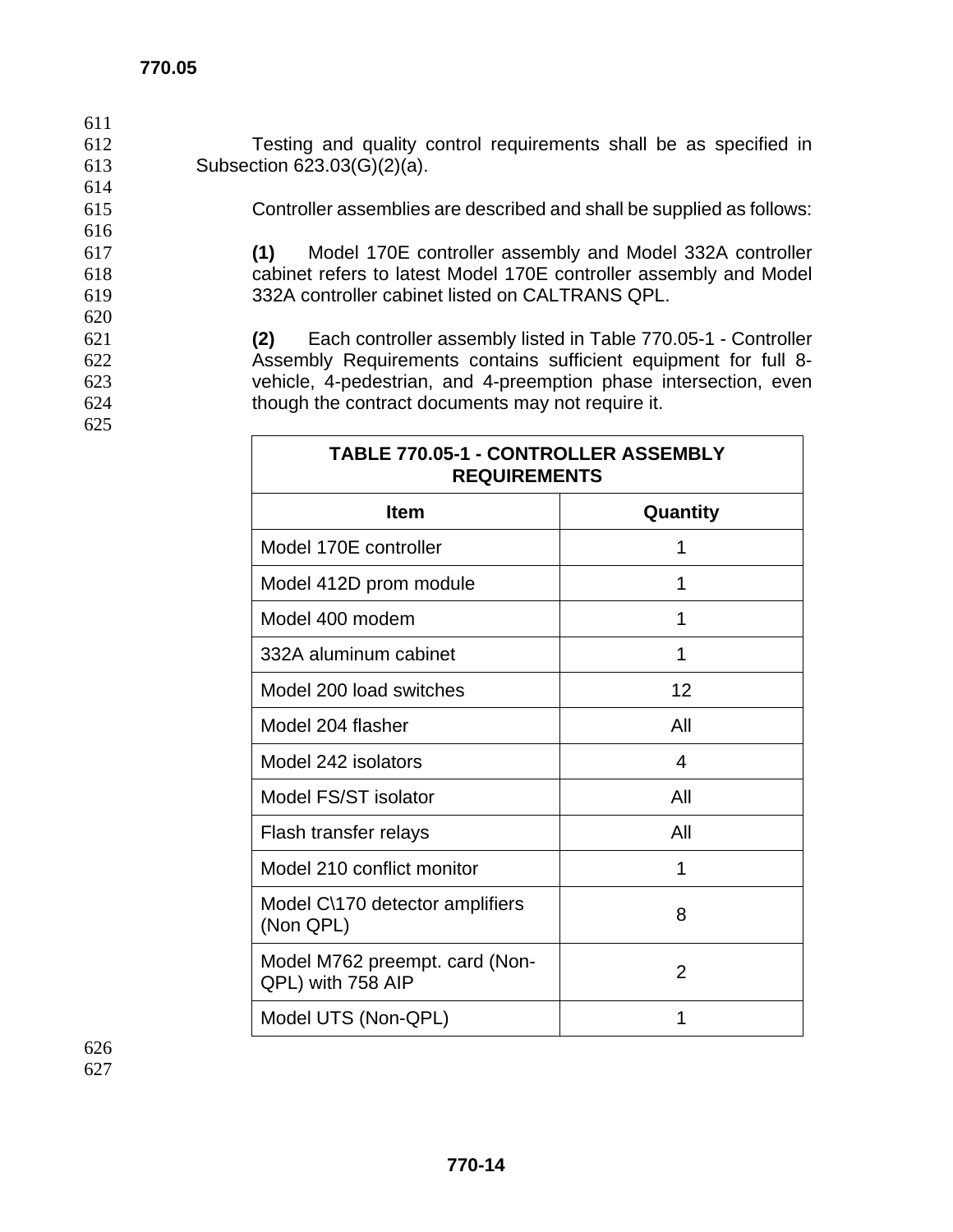| 627 | (B) |               | Model 170E Controller. Model 170E controller shall meet the          |
|-----|-----|---------------|----------------------------------------------------------------------|
| 628 |     |               | following additional requirements:                                   |
| 629 |     |               |                                                                      |
| 630 |     | (1)           | Model 412D PROM module shall include 27256 EPROM chip.               |
| 631 |     |               |                                                                      |
| 632 |     | (2)           | Supercap shall replace battery as standby power supply to            |
| 633 |     |               | keep detector amplifier (DTA) and RAM on CPU board powered for at    |
| 634 |     |               | least eight hours during AC power loss.                              |
| 635 |     |               |                                                                      |
| 636 |     | (3)           | Controller boards shall be mounted vertically.                       |
| 637 |     |               |                                                                      |
| 638 |     | (4)           | One installation manual shall be submitted with each controller.     |
| 639 |     |               |                                                                      |
| 640 |     | (5)           | Documented validation testing shall be performed<br>in.              |
| 641 |     |               | accordance with CALTRANS test specifications.                        |
| 642 |     |               |                                                                      |
| 643 |     | (6)           | Display panel shall be menu-driven.                                  |
| 644 |     |               |                                                                      |
| 645 | (C) | Cabinet.      | Each 332A cabinet shall meet the following additional                |
| 646 |     | requirements: |                                                                      |
| 647 |     |               |                                                                      |
| 648 |     | (1)           |                                                                      |
|     |     |               | Cabinets shall be wired for minimum eight vehicle phases, four       |
| 649 |     |               | pedestrian phases, and four preemption phases.                       |
| 650 |     |               |                                                                      |
| 651 |     | (2)           | Cabinets shall be fabricated from 0.125-inch-thick anodized          |
| 652 |     | aluminum.     |                                                                      |
| 653 |     |               |                                                                      |
| 654 |     | (3)           | Cabinet's main breakers shall be rated at 50 amps.                   |
| 655 |     |               |                                                                      |
| 656 |     | (4)           | Entire output file copper hard-wire shall be of sufficient gage to   |
| 657 |     |               | withstand current surges before circuit breakers or surge protectors |
| 658 |     | trip.         |                                                                      |
| 659 |     |               |                                                                      |
| 660 |     | (5)           | LED display for modem transmit, receive, and carrier-detect          |
| 661 |     |               | status shall be clearly visible after opening cabinet's front door.  |
| 662 |     |               | Indicators mounted on 0.75-inch by 2-inch aluminum assembly shall    |
| 663 |     |               | be attached to top center of cabinet's rack. Indicators shall derive |
| 664 |     |               | signals from C2 ACIA. Wires shall be bundled with protective jacket. |
| 665 |     |               |                                                                      |
| 666 |     | (6)           | C2 terminal blocks shall be protected from current surges by         |
| 667 |     |               | EDCO PC642 or equal.                                                 |
| 668 |     |               |                                                                      |
| 669 |     | (7)           | Input file and field terminal blocks shall be wired for 3M 752       |
| 670 |     |               | Opticom Priority Module EVA, EVB, EVC, and EVD.                      |
| 671 |     |               |                                                                      |
| 672 |     | (8)           | Power supply surge protector shall be furnished.                     |
| 673 |     |               |                                                                      |
| 674 |     |               |                                                                      |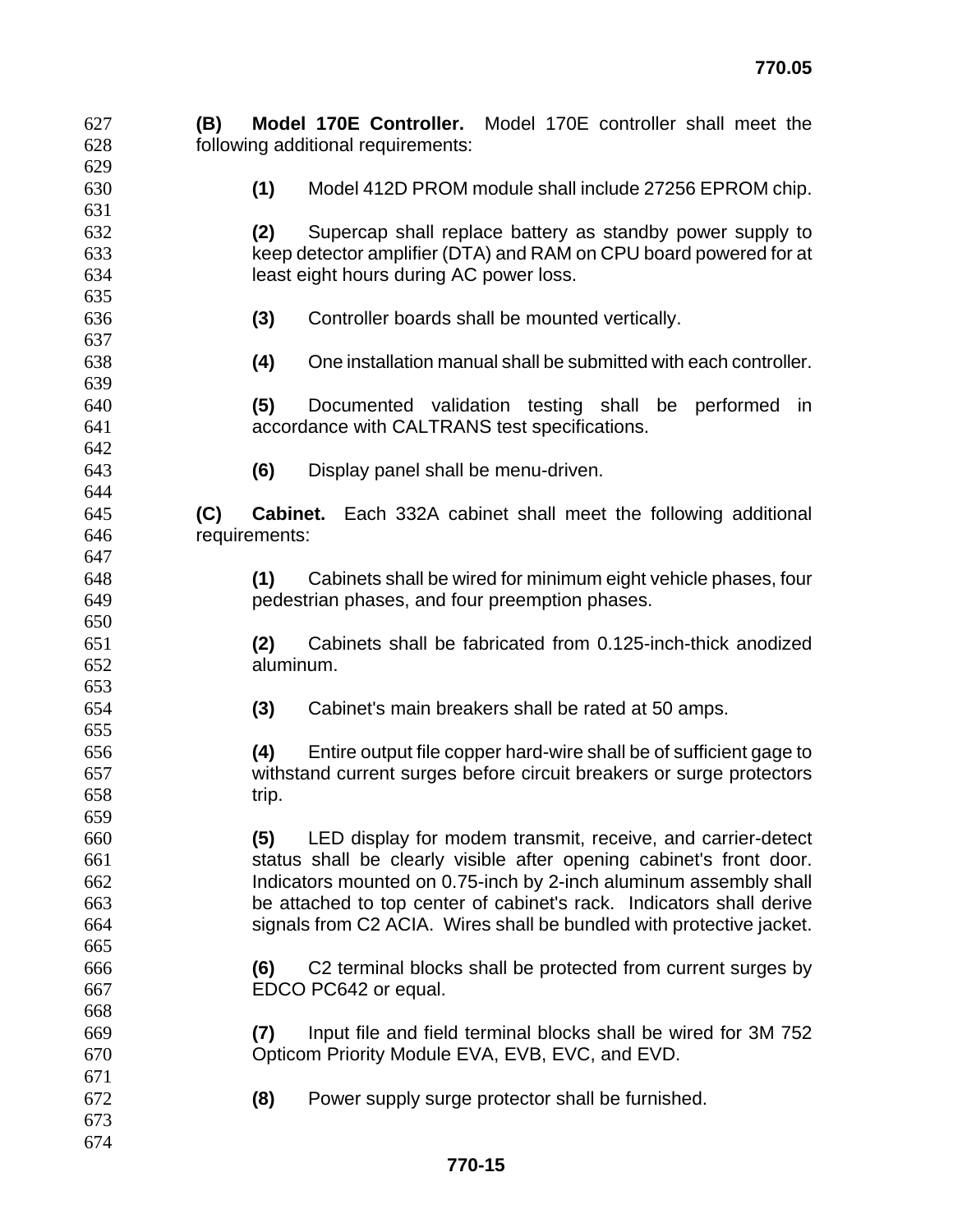| 674        | Front and back fluorescent lights shall be activated upon<br>(9)                    |  |  |
|------------|-------------------------------------------------------------------------------------|--|--|
| 675        | opening either door.                                                                |  |  |
| 676        |                                                                                     |  |  |
| 677        | (10) Convenience ground-fault circuit interrupter (GFCI) receptacles                |  |  |
| 678        | shall be provided.                                                                  |  |  |
| 679        |                                                                                     |  |  |
| 680        | Door locks shall be of solid brass rim Best Lock Series<br>(11)                     |  |  |
| 681        | 516RL3XA7559-606 and includes two keys.                                             |  |  |
| 682        |                                                                                     |  |  |
| 683        | Labeling shall be by silk screening only.<br>(12)                                   |  |  |
| 684        |                                                                                     |  |  |
| 685        | Output file terminal blocks shall be labeled in reference to its<br>(13)            |  |  |
| 686        | assigned phase and signal indications.                                              |  |  |
| 687        |                                                                                     |  |  |
| 688        | One each 24-inch by 36-inch cabinet print shall be attached in<br>(14)              |  |  |
| 689        | weatherproof plastic jacket to front and back cabinet doors.                        |  |  |
| 690        |                                                                                     |  |  |
| 691        | Documented validation testing of cabinet and conflict monitor<br>(15)               |  |  |
| 692        | shall be performed in accordance with CALTRANS test specifications.                 |  |  |
| 693        |                                                                                     |  |  |
| 694        | <b>Auxiliary Equipment.</b> Controller unit shall be delivered supplied with<br>(D) |  |  |
| 695        | the following auxiliary equipment:                                                  |  |  |
| 696        |                                                                                     |  |  |
|            |                                                                                     |  |  |
| 697<br>698 | Model M752 Optical Preemption Module. M752 shall be<br>(1)                          |  |  |
| 699        | card-type and shall interface with Model 170E cabinet preemption                    |  |  |
| 700        | slots of input file. Each M752 Module shall have two channels of                    |  |  |
|            | preemption. M752 shall include firmware to discriminate between two                 |  |  |
| 701        | valid priority signals, to prioritize valid same priority signals on a first        |  |  |
| 702        | come, first served basis, and to override low priority signal if high               |  |  |
| 703        | priority is received. M762 Module shall receive input signals (9.639                |  |  |
| 704        | and 14.035 Hz) to permit priority preemption operation within 170E                  |  |  |
| 705        | local intersection program. M762 shall optically isolate output signals             |  |  |
| 706        | and shall trigger active low signal to controller for high priority and             |  |  |
| 707        | pulsed active low signal for low priority. The State's preemption                   |  |  |
| 708        | systems employ the 3M Opticom System.<br>New preemption                             |  |  |
| 709        | equipment shall be 3M Opticom or accepted equal that is fully                       |  |  |
| 710        | compatible with 3M Opticom.                                                         |  |  |
| 711        |                                                                                     |  |  |
| 712        | Universal Time Standard (UTS) Module. UTS Module shall<br>(2)                       |  |  |
| 713        | be a stand-alone precision clock, located in controller cabinet. UTS                |  |  |
| 714        | Module shall be used to update internal clock of Model 170E controller              |  |  |
| 715        | by decoding five broadcast frequencies (2.5, 5, 10, 15, 20 MHz)                     |  |  |
| 716        | transmitted by WWVH (radio station) of the U.S. National Institute of               |  |  |
| 717        | Standards and Technology.<br>Hardware and software of UTS                           |  |  |
| 718        | equipment shall be compatible without modification to Model 170E                    |  |  |
| 719        | hardware or software. UTS Module shall meet the following                           |  |  |
| 720        | specifications:                                                                     |  |  |
| 721        |                                                                                     |  |  |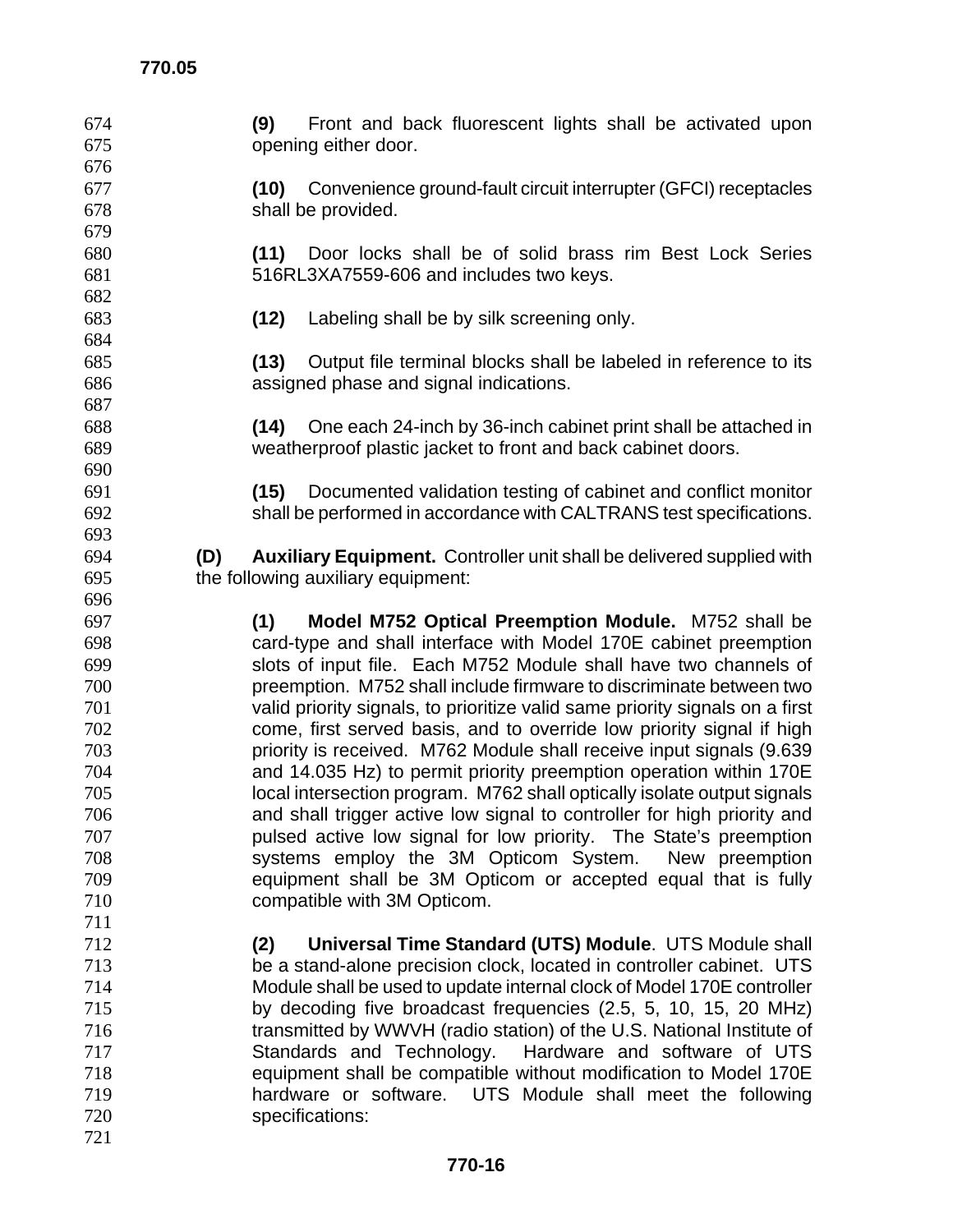| 722                                                                                                                                                                                                                | (a)                                                                                                                                                                                                                                                                      | 1.5 ms time accuracy.                                                                                                        |  |
|--------------------------------------------------------------------------------------------------------------------------------------------------------------------------------------------------------------------|--------------------------------------------------------------------------------------------------------------------------------------------------------------------------------------------------------------------------------------------------------------------------|------------------------------------------------------------------------------------------------------------------------------|--|
| 723                                                                                                                                                                                                                | (b)                                                                                                                                                                                                                                                                      | 2 to 4 minutes time to acquire.                                                                                              |  |
| 724<br>725<br>726                                                                                                                                                                                                  | (c)                                                                                                                                                                                                                                                                      | Minimum 5 Frequency, AM, crystal-controlled, dual<br>conversion, super heterodyne receiver, automatic scan 5<br>frequencies. |  |
| 727<br>728                                                                                                                                                                                                         | (d)                                                                                                                                                                                                                                                                      | Data output RS-232C, 1200 and 2400 baud rate, no<br>parity, 8 data bits, 1 stop bit.                                         |  |
| 729<br>730                                                                                                                                                                                                         | (e)                                                                                                                                                                                                                                                                      | One-hour selectable time zones and daylight saving<br>time option.                                                           |  |
| 731                                                                                                                                                                                                                | (f)                                                                                                                                                                                                                                                                      | 24-hour time format.                                                                                                         |  |
| 732                                                                                                                                                                                                                | (g)                                                                                                                                                                                                                                                                      | Month, day, and year date.                                                                                                   |  |
| 733                                                                                                                                                                                                                | (h)                                                                                                                                                                                                                                                                      | DB25-RS232 and BNC antenna connector.                                                                                        |  |
| 734                                                                                                                                                                                                                | (i)                                                                                                                                                                                                                                                                      | DB25 to Model 170E C2 cable and connectors.                                                                                  |  |
| 735                                                                                                                                                                                                                | (j)                                                                                                                                                                                                                                                                      | 2-foot outdoor whip antenna with pole adapter bracket.                                                                       |  |
| 736                                                                                                                                                                                                                | (k)                                                                                                                                                                                                                                                                      | 100 linear feet of RG-58 coaxial cable with connectors.                                                                      |  |
| 737<br>738                                                                                                                                                                                                         | (1)                                                                                                                                                                                                                                                                      | Approximate size: 1-1/2-inch high x 8-inch wide x 9-inch<br>deep; and weight 1-1/2 pounds.                                   |  |
| 739                                                                                                                                                                                                                | (m)                                                                                                                                                                                                                                                                      | 24 VDC.                                                                                                                      |  |
| 740                                                                                                                                                                                                                | (n)                                                                                                                                                                                                                                                                      | Traconex / Multisonics UTS Model 1010 or equal.                                                                              |  |
| 741<br>742<br>770.06 Conductors and Cables. Cables shall conform to IMSA Specification<br>Reference and be certified in writing by IPSA as meeting requirements of the<br>743<br>contract documents.<br>744<br>745 |                                                                                                                                                                                                                                                                          |                                                                                                                              |  |
| 746<br>747<br>748<br>749<br>750                                                                                                                                                                                    | Type 1 - Signal-Loop Cable for Load Circuits from the Cabinet<br>(A)<br>Looped to Field Pullboxes. Polyethylene insulated, stranded, 14 AWG<br>copper; 26 conductor cable; polyethylene jacketed; color-coded; IMSA<br>Specification No. 20-1 certified.                 |                                                                                                                              |  |
| 751<br>752<br>753                                                                                                                                                                                                  | Use one - 26C #14 cable for five phases or less. Use two - 26C #14<br>cables for six or more phases.                                                                                                                                                                     |                                                                                                                              |  |
| 754<br>755<br>756<br>757                                                                                                                                                                                           | Type 2 - Home-Run Cable Tie-In Loop Detector Stubs or<br>(B)<br>Pedestrian Push Buttons to the Cabinet. Polyethylene insulated,<br>stranded-tinned-copper 14 AWG; two conductor cable; polyethylene<br>jacketed; 600 Volts rated; IMSA Specification No. 50-2 certified. |                                                                                                                              |  |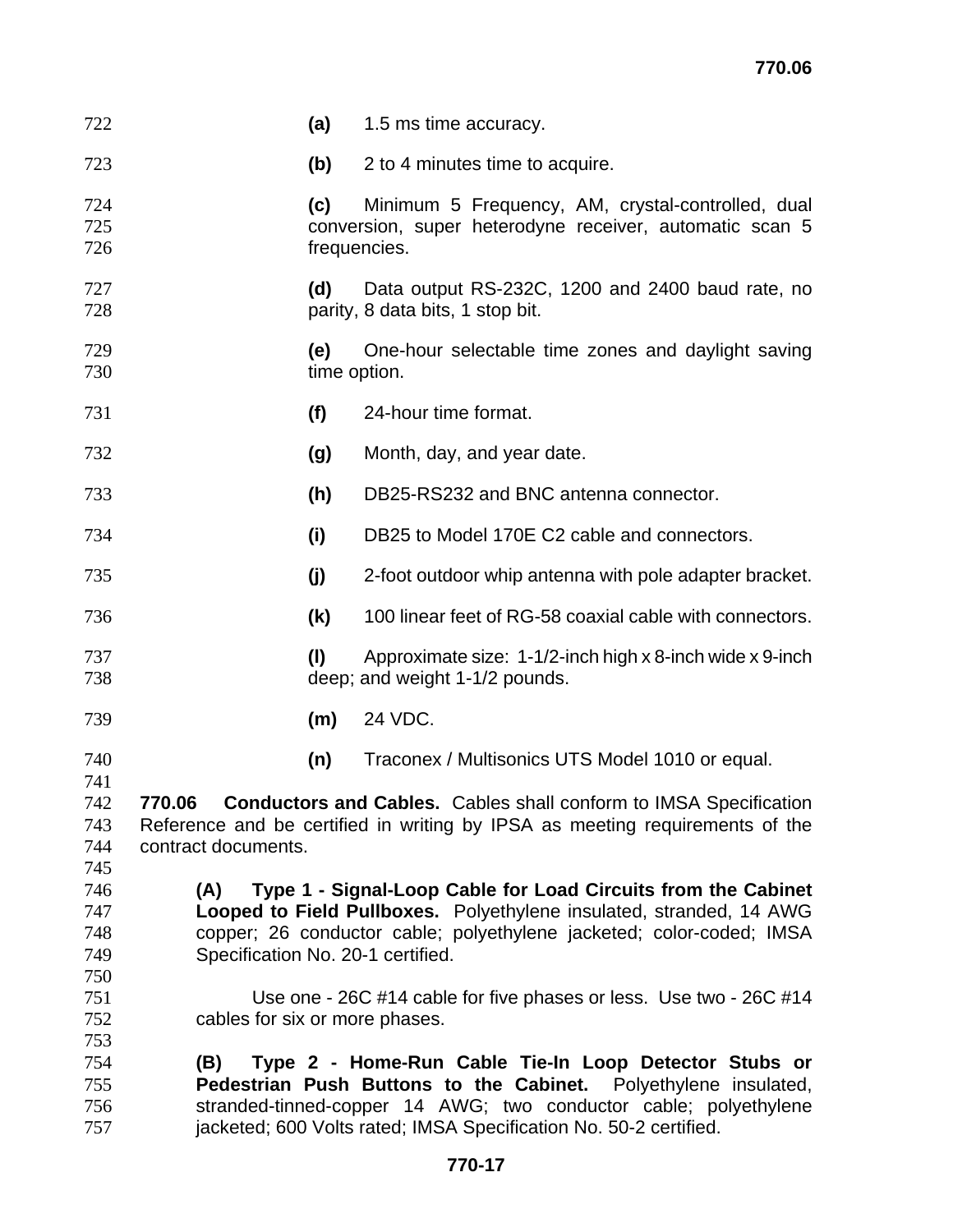| 758 |                                                                              |
|-----|------------------------------------------------------------------------------|
| 759 | Type 3 - Inter-Connect Cable Tie-in One Signalized Intersection to<br>(C)    |
| 760 | Another. Polyethylene insulated, solid copper, 19 AWG; 24 conductor (12      |
| 761 | twisted pairs) cable; copper shielded with polyethylene jacketed; 300 volts  |
| 762 | rated; color-coded; IMSA Specification No. 40-2 certified.                   |
| 763 |                                                                              |
| 764 | Use one - 12 pairs, #19 continuous run from one controller to the next       |
| 765 | controller. Splicing between controllers will not be allowed.                |
| 766 |                                                                              |
| 767 | Type 4 - Detector-Loop Cable for Installation into the Roadway<br>(D)        |
| 768 | <b>Sawcut.</b> 12 AWG stranded THHN conductor; 600 volts; inserted into      |
| 769 | polyethylene tube, 0.25-inch maximum diameter; IMSA Specification No. 51-    |
| 770 | 5 certified.                                                                 |
| 771 |                                                                              |
| 772 | Type 5 - Signal-Drop Cable from 3-Section, RYG Traffic Signal<br>(E)         |
| 773 | Heads and FDW-W (Pedestrian Signal Head) Dropped from Signal Head            |
| 774 | on Traffic Signal Standard to Pullbox for Splicing. Polyethylene             |
| 775 | insulated, stranded; 14 AWG copper; four conductor cable; 600 Volts, color-  |
| 776 | coded; IMSA Specification No. 20-1 certified.                                |
| 777 |                                                                              |
| 778 | Use one - 4C #14 cable for 3-section traffic signal head,                    |
| 779 | programmable signal head, and pedestrian signal head.                        |
| 780 |                                                                              |
| 781 | Use two - 4C #14 cables for fiber optic signal head.                         |
| 782 |                                                                              |
| 783 | Type 6 - Electrical Service Cable from Electrical Company<br>(F)             |
| 784 | Secondary Lines to Traffic Signal Meter to Controller Cabinet. RHW-          |
| 785 | USE; neoprene insulated; three conductors each; size as indicated in the     |
| 786 | contract documents; BRW color-coded.                                         |
| 787 |                                                                              |
| 788 | Type 7 - Preemption Detector (Opticom) Cables. Preemption<br>(G)             |
| 789 | detector (Opticom) cables are specific cables that run continuously from     |
| 790 | optical detectors mounted on traffic signal standards to terminal blocks for |
| 791 | M752 phase module located in controller cabinet. Each detector shall be      |
| 792 | furnished with its own cable running back to controller cabinet. 3M's M138   |
| 793 | Optical Detector Cable shall be furnished for detector cable because it is   |
| 794 | compatible and consistent with requirements for Opticom Preemption           |
| 795 | System. M138 cable shall be furnished that is BerkTek Type B, shield jacket, |
| 796 | three - insulated conductor cable, 20 AWG, one - 20 AWG bare stranded        |
| 797 | ground, 600 Volts, orange-blue-yellow color coded and 5/16 inch diameter.    |
| 798 |                                                                              |
| 799 | <b>Ground Wire.</b> Ground wire shall be single conductor, sized as<br>(H)   |
| 800 | indicated in the contract documents, solid electrolytic bare copper medium-  |
| 801 | hard-drawn, weighing approximately 49.9 pounds per 1,000 feet, and suitable  |
| 802 | for grounded wire. Conductor shall conform to ASTM B 2.                      |
| 803 |                                                                              |
| 804 |                                                                              |
|     |                                                                              |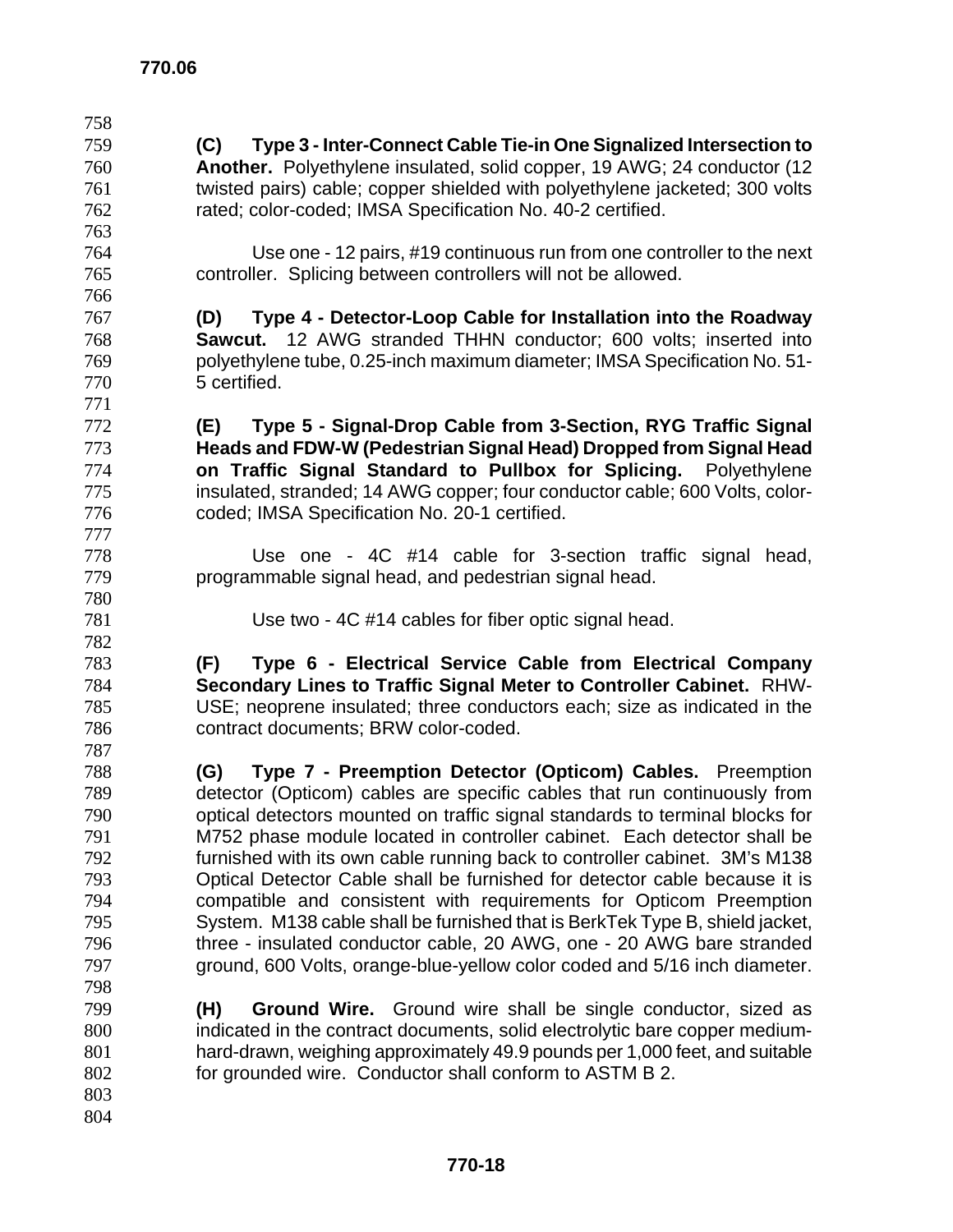**(I) Overhead Construction.** Messenger for overhead interconnect system shall be 0.25-inch, 7-wire strand conforming to ASTM A 475, extra galvanized Siemens-Martin grade with breaking strength of 6,000 pounds. Messenger hangars shall be universal type suitable for 0.25-inch bolts. Use 0.045-inch diameter stainless steel lashing wire. Conductors shall be as indicated in the contract documents.

810

**770.07 Epoxy Sealer.** Epoxy sealer shall be high-viscosity, liquid epoxy formulated primarily for use in sealing inductive wire loops and leads imbedded in HMA and portland cement concrete for traffic signal controls and vehicle counters. Epoxy sealer shall be used for repair work on existing spalls, cracks, and other deformations in and around saw cuts, housing inductive loops, and leads. Epoxy sealers shall cure rapidly. Sealant shall be placed on grades up to 15 percent without excessive flow of material.

- 818
- 
- 820

| 819 | (A) | <b>Composition.</b> |
|-----|-----|---------------------|
|     |     |                     |

| <b>TABLE 770.07-1 - EPOXY SEALER COMPONENTS</b>        |                    |  |
|--------------------------------------------------------|--------------------|--|
| <b>Component A</b>                                     | Parts by<br>Weight |  |
| Epoxy Resin <sup>1</sup>                               | 85.00              |  |
| Orthocresol Glycidyl Ether <sup>2</sup>                | 15.00              |  |
| Titanium Dioxide (ASTM D 476 Type III or IV)           | 2.00               |  |
| Colloidal Silica <sup>3</sup>                          | 1.50               |  |
| Glycerine (ASTM D 1257)                                | 0.50               |  |
| Silicone Anti-Foam, Type Q                             | 0.01               |  |
| <b>Component B</b>                                     | Parts by<br>Weight |  |
| High Functionality Polymercaptan Hardener <sup>4</sup> | 40.00              |  |
| N-Aminoethyl Piperazine <sup>5</sup>                   | 10.00              |  |
| 2, 4, 6-Tri (Dimethyl-aminomethyl) Phenol <sup>6</sup> | 4.00               |  |
| Polysulfide Polymer'                                   | 48.94              |  |
| Colloidal Silica <sup>3</sup>                          | 1.00               |  |
| Glycerine (ASTM D 1257) <sup>8</sup>                   | 0.50               |  |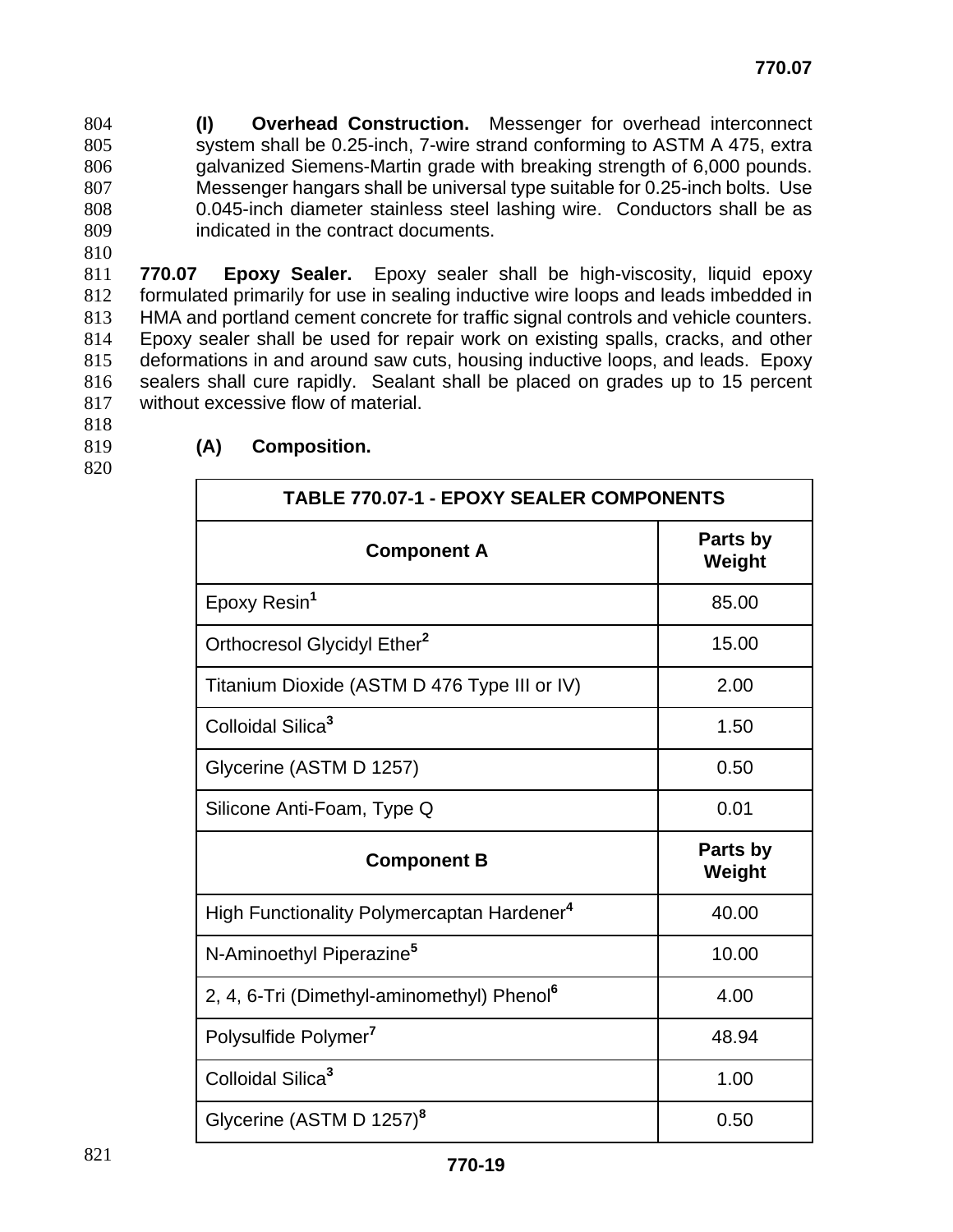| TABLE 770.07-1 - EPOXY SEALER COMPOSITION (CONTINUED)                                                                                                                                                                                                                                                                                                                                                                                                                                                                                         |      |  |
|-----------------------------------------------------------------------------------------------------------------------------------------------------------------------------------------------------------------------------------------------------------------------------------------------------------------------------------------------------------------------------------------------------------------------------------------------------------------------------------------------------------------------------------------------|------|--|
| <b>Carbon Black</b>                                                                                                                                                                                                                                                                                                                                                                                                                                                                                                                           | 0.10 |  |
| Silicone Anti-Foam, Type Q                                                                                                                                                                                                                                                                                                                                                                                                                                                                                                                    | 0.01 |  |
| <sup>1</sup> Di glycidyl ether of bisphenol A, viscosity, 100-160 poise at 25 degrees<br>C; epoxide equivalent 180-200. Color, Gardner 1933, 3 max.                                                                                                                                                                                                                                                                                                                                                                                           |      |  |
| <sup>2</sup> Viscosity at 25 degrees C., 5-10 Centipoise. Weight per gallon 9.00-9.10<br>pounds. Epoxide equivalent 180-200.                                                                                                                                                                                                                                                                                                                                                                                                                  |      |  |
| $3$ Si0 <sub>2</sub> , (moisture-free basis), 99 percent minimum; refractive index, 1.46;<br>surface area, 175-225 square meters per gram; particle size 0.015<br>microns; pH (4 percent aqueous dispersion), 3.5-4.2; pour density, 2.3<br>Ibs./cu. ft. maximum; free moisture at 105 degrees C., 1 percent<br>maximum.                                                                                                                                                                                                                      |      |  |
| <sup>4</sup> Liquid polymercaptan resin, viscosity 100-130 poise at 25 degrees C;<br>specific gravity 1.14-1.16; mercaptan value, 3.6 meg/gram. Color,<br>Gardner 1933, 1.                                                                                                                                                                                                                                                                                                                                                                    |      |  |
| 5<br>Color (APHA) 50 maximum, amine value 1250-1350 based on titration<br>that reacts with the 3 nitrogens in the molecule; appearance clean and<br>substantially free of suspended matter.                                                                                                                                                                                                                                                                                                                                                   |      |  |
| 6<br>Formula weight 265; specific gravity at 25 degrees C; distillation range 96<br>percent at 130 degrees C to 160 degrees C (0.5-1.5 mm.); flash point,<br>Tag Open Cup, 300 degrees F minimum; water content 0.06 percent<br>maximum.                                                                                                                                                                                                                                                                                                      |      |  |
| <sup>7</sup> Specific gravity, 1.24-1.30 at 20 degrees/20 degrees C; viscosity,<br>700-1200 centipoises, Brookfield at 25 degrees C; pH water extract,<br>6.0-8.0; moisture content, 0.1 percent maximum; pour point, -15 degrees<br>F; average molecular weight, 1000; flash point, degrees F, Cleveland<br>Open Cup, 390 minimum; sulfur content, percent, 36-40; color, Hellige,<br>9-12. The product shall be difunctional mercaptan made from 8 mole<br>percent of bis (2-chloroethyl) phenol and 2 mole percent of<br>trichloropropane. |      |  |
| 8<br>Surface area, square meters/gram, 80-150; particle diameter millicrons,<br>18-30; pH, 7.0-8.5; fixed carbon (moisture free), percent, 96-98; volatile<br>matter, 1-4; oil absorption, stiff past endpoint, cc/gram, 0.75-0.90.                                                                                                                                                                                                                                                                                                           |      |  |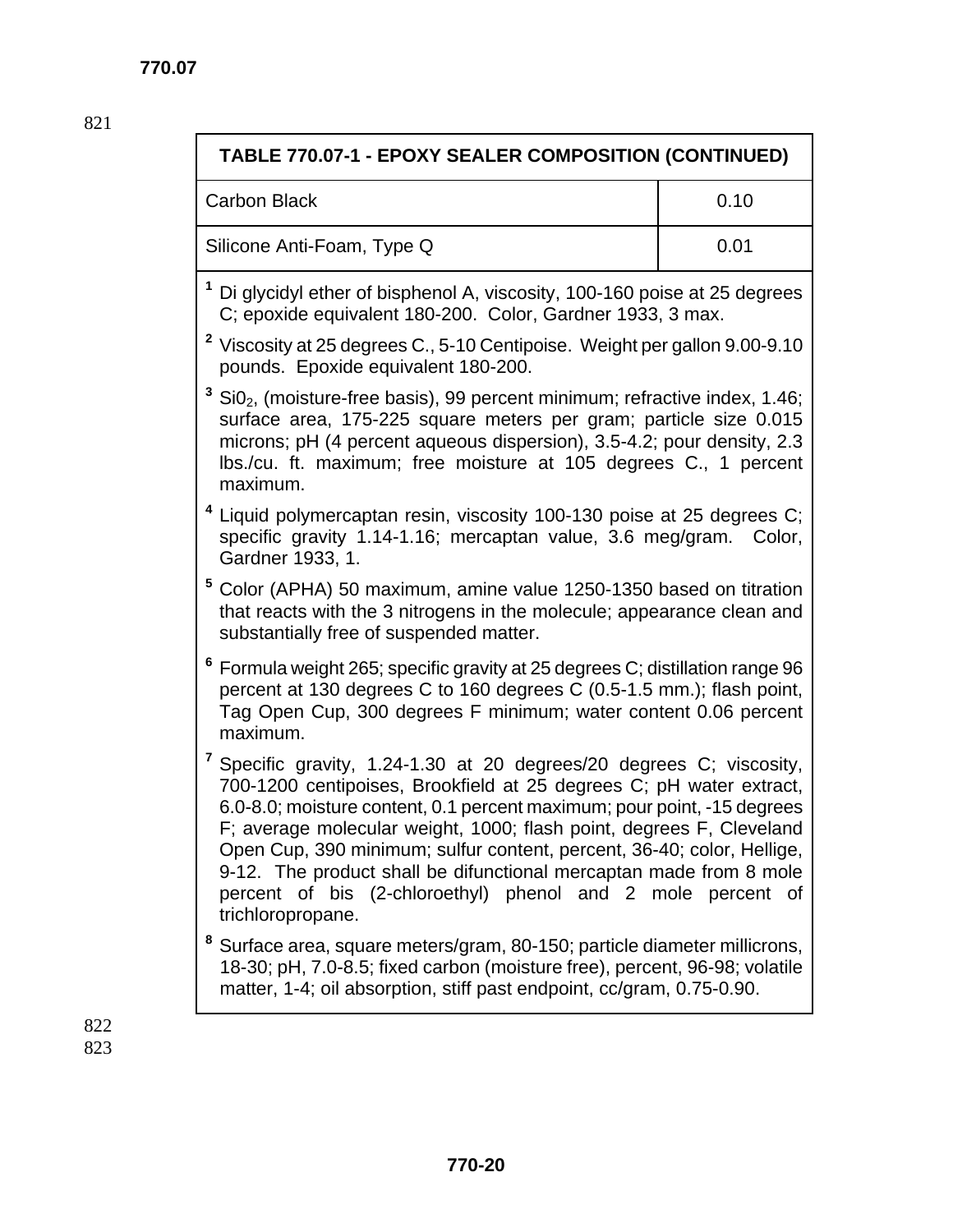### 823 **(B) Characteristics of Components.**

824

| TABLE 770.07-2 - EPOXY SEALER COMPONENT<br><b>CHARACTERISTICS</b> |                    |                    |  |  |
|-------------------------------------------------------------------|--------------------|--------------------|--|--|
| <b>Characteristics</b>                                            | <b>Component A</b> | <b>Component B</b> |  |  |
| Viscosity, Poise, Brookfield                                      | $100 - 250$        | $100 - 250$        |  |  |
| Shear Ratio (minimum)                                             | 2.0                | 1.8                |  |  |

825 827

### 826 **(C) Characteristics of Combined Components.**

| <b>TABLE 770.07-2 - EPOXY SEALER COMBINED COMPONENT</b><br><b>CHARACTERISTICS</b>            |                                                                    |  |  |  |
|----------------------------------------------------------------------------------------------|--------------------------------------------------------------------|--|--|--|
| Gel Time, minutes (minimum)                                                                  | 13 to 18                                                           |  |  |  |
| On 1/8-inch cast sheet, cured 18<br>hours at 77 degrees $F \pm 5$ hours at<br>158 degrees F. |                                                                    |  |  |  |
| Tensile Strength, psi (minimum)                                                              | 400                                                                |  |  |  |
| Elongation, percent (minimum)                                                                | 90                                                                 |  |  |  |
| Shore D Hardness (minimum)                                                                   | 45                                                                 |  |  |  |
| <b>Color of Mixed Components</b>                                                             | Color No. 26081 to Color No. 26173<br>of Federal Standard No. 595B |  |  |  |

828

**(D) Directions for Use.** Sawcuts shall be cleaned and dried with compressed air to remove excess moisture and debris. For repairing damaged sawcuts, loose, spalled material shall be cleaned away from saw cut, chipping back to sound asphalt concrete or portland cement concrete, and loose material shall be cleaned from loop wires. Mixing ratio by volume shall be one part of Component "A" to one part of Component "B". Only the amount that can be used within 10 minutes shall be mixed from the time mixing operation starts.

837 **770.07** 

**770.08 Hot Applied Rubberized Sealant.** Hot applied rubberized sealant shall be flexible and suitable to seal inductive wire loops imbedded in HMA and portland cement concrete pavements for traffic signal work and vehicle counters. Sealant 841 shall be non-tracking under traffic; and at application temperatures, sealant shall be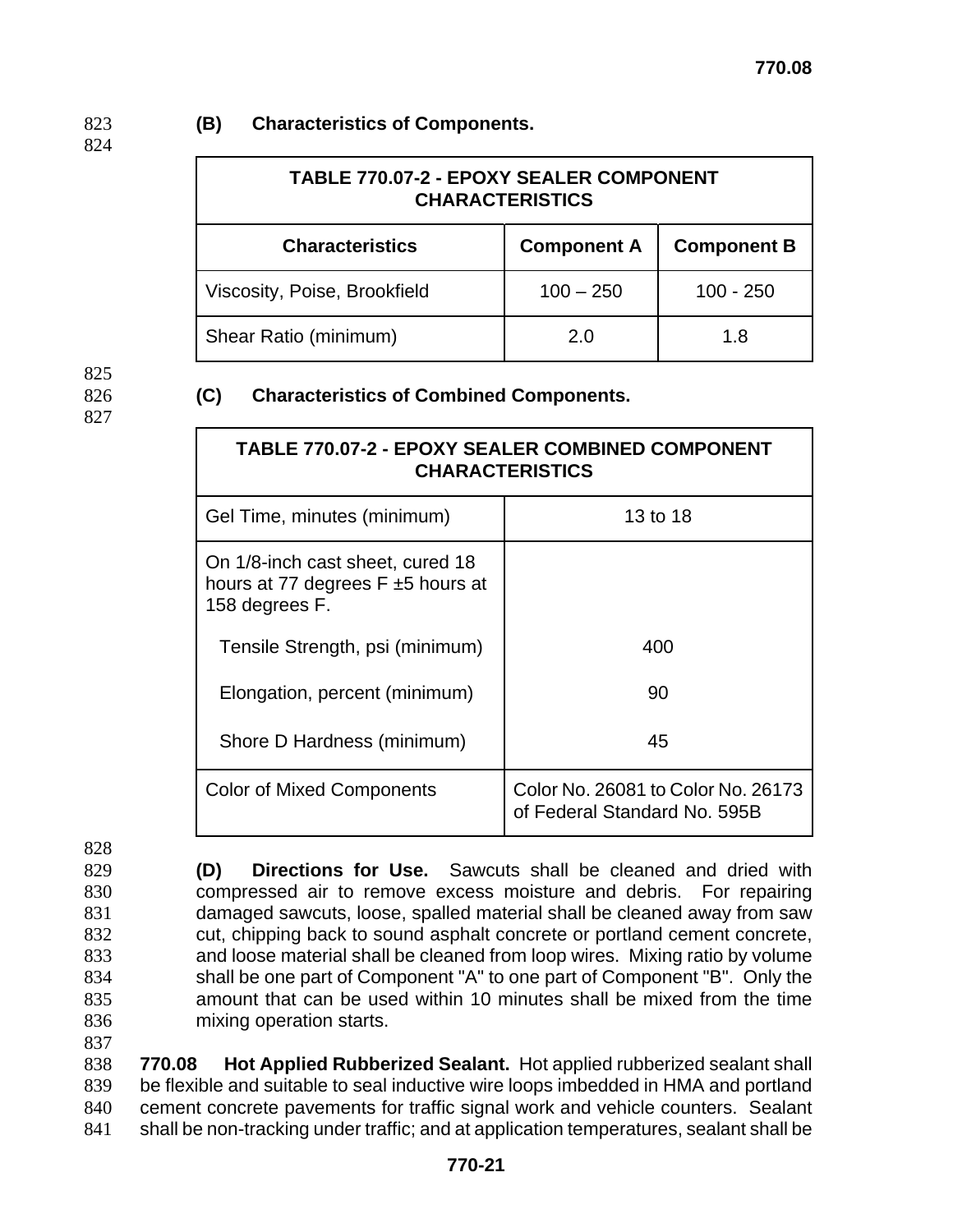a thin, free-flowing fluid that penetrates saw cuts and self-levels to permit uniform applications. Sealant shall be melted and applied to pavements using pressurized application unit. Sealant shall be relatively stiff but remain flexible at low pavement surface temperatures. Test results shall conform to the following:

846

| TABLE 770.08 - 1 - HOT APPLIED RUBBERIZED SEALANT                       |                       |  |  |
|-------------------------------------------------------------------------|-----------------------|--|--|
| <b>TESTS</b>                                                            | <b>SPECIFICATIONS</b> |  |  |
| Penetration, 77 degrees F (maximum)                                     | 25 to 35              |  |  |
| Flow, 140 degrees F, mm (maximum)                                       | $0$ to 5              |  |  |
| Resilience, 77 degrees F, percent (minimum)                             | 40                    |  |  |
| Softening Point, degrees F (minimum)                                    | 180                   |  |  |
| Ductility, 77 degrees F, cm, (minimum)                                  | 30                    |  |  |
| Mandrel Bend, 0 degrees F, 180 degrees 5s, 1/2-<br><b>Inch Diameter</b> |                       |  |  |
| Recommended Pour Temperature, degrees F                                 | 380                   |  |  |
| Safe Heating Temperature, degrees F                                     | 410                   |  |  |
| Viscosity, 375 degrees F, poise                                         | 30                    |  |  |
| Unit Weight, pounds/gallon                                              | 10.0                  |  |  |
| Coverage, 1/2-Inch x 1/2-Inch Crack, pounds per<br>100 foot             | 13.0                  |  |  |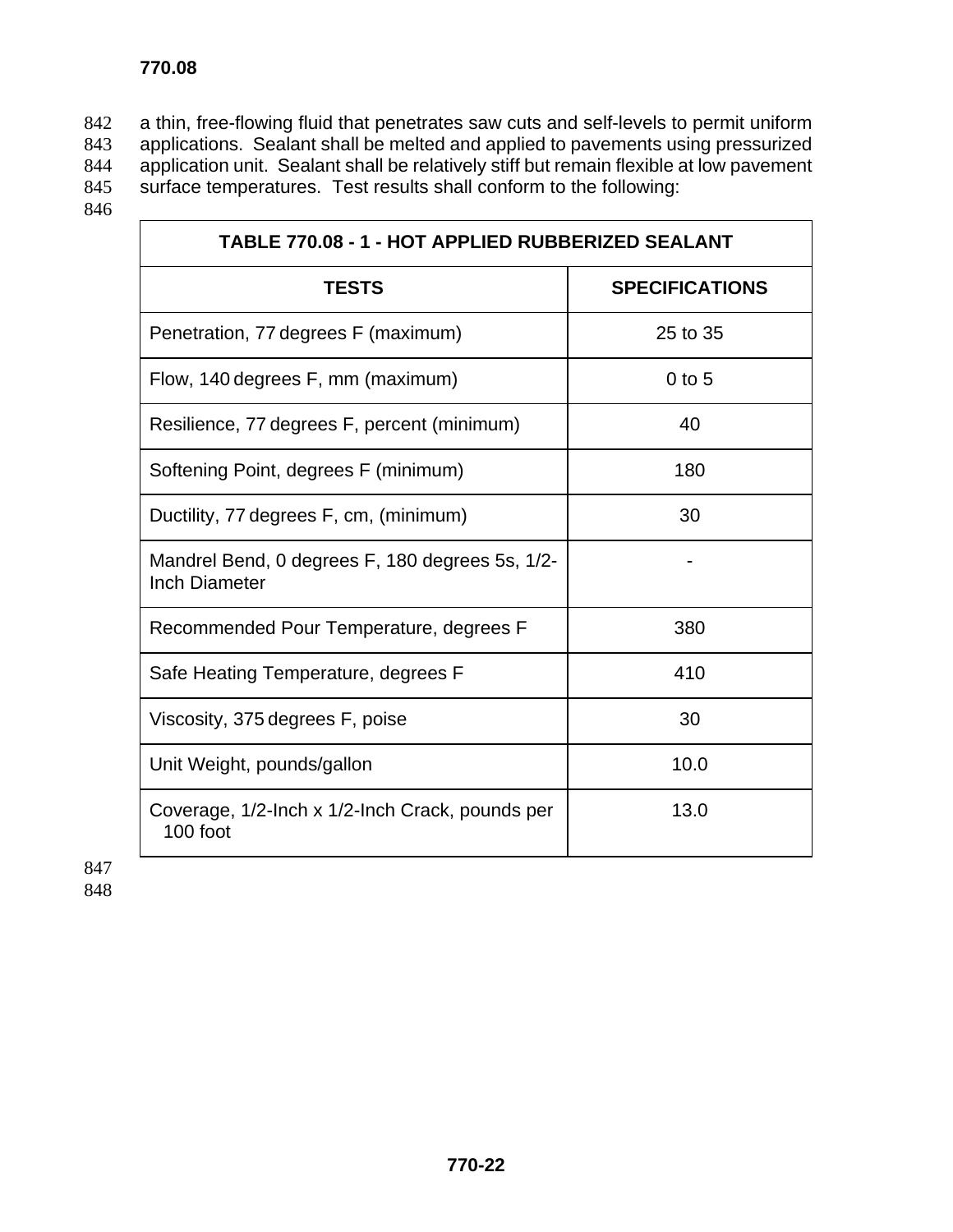**770.09 High Performance Detector Loop Sealant.** Sealant shall provide environmental protection for loop vehicle detection system wires. Sealant material shall have sufficient compressive yield strength to withstand normal vehicular traffic and shall have sufficient flexibility to withstand normal movement in asphalt and concrete road pavements. Sealant material shall protect loop wire from moisture, penetration, fracture, and shear forces. **(A) General.** Sealant shall have the following characteristics:

**(1)** One-part elastomeric compound requiring no mixing, measuring, or application of heat prior to or during its installation.

- **(2)** Cure only in presence of moisture when within its stated shelf 861 life and when contained in original undamaged packaging. Rate of cure depends upon temperature and relative humidity at time of installation. Cool, dry weather will slow curing; warm, humid weather will accelerate curing.
- **(3)** Flow characteristics that ensure complete encapsulation of wires.
- **(4)** Viscosity such that sealant remains in detector sawcut in sloped roadbed areas during or after application.
- **(5)** Enables vehicular traffic to pass over properly filled 1/4-inch- to 3/8-inch-wide sawcut immediately after installation. Sealant shall not **pull out of sawcut during curing.**
- **(6)** Exhibits minimal shrinkage during curing.
- **(7)** Sealant shelf life, in undamaged containers when stored below 879 80 degrees F, shall be as follows:
- **(a)** Liter ply packs: Nine months after receipt.

**(b)** Five gallon pails (containing 4.5 U.S. gallons): 12 months after receipt.

**(c)** Gallon drums (containing 50 U.S. gallons): 12 months **after receipt.** 

- **(8)** Permits cleanup with cleaner that shall not threaten or cause harm to workers or environment.
- **(B) Retention Test.** Percent by weight retention test used to measure non-flow properties of one-component sealant shall conform to the following.
-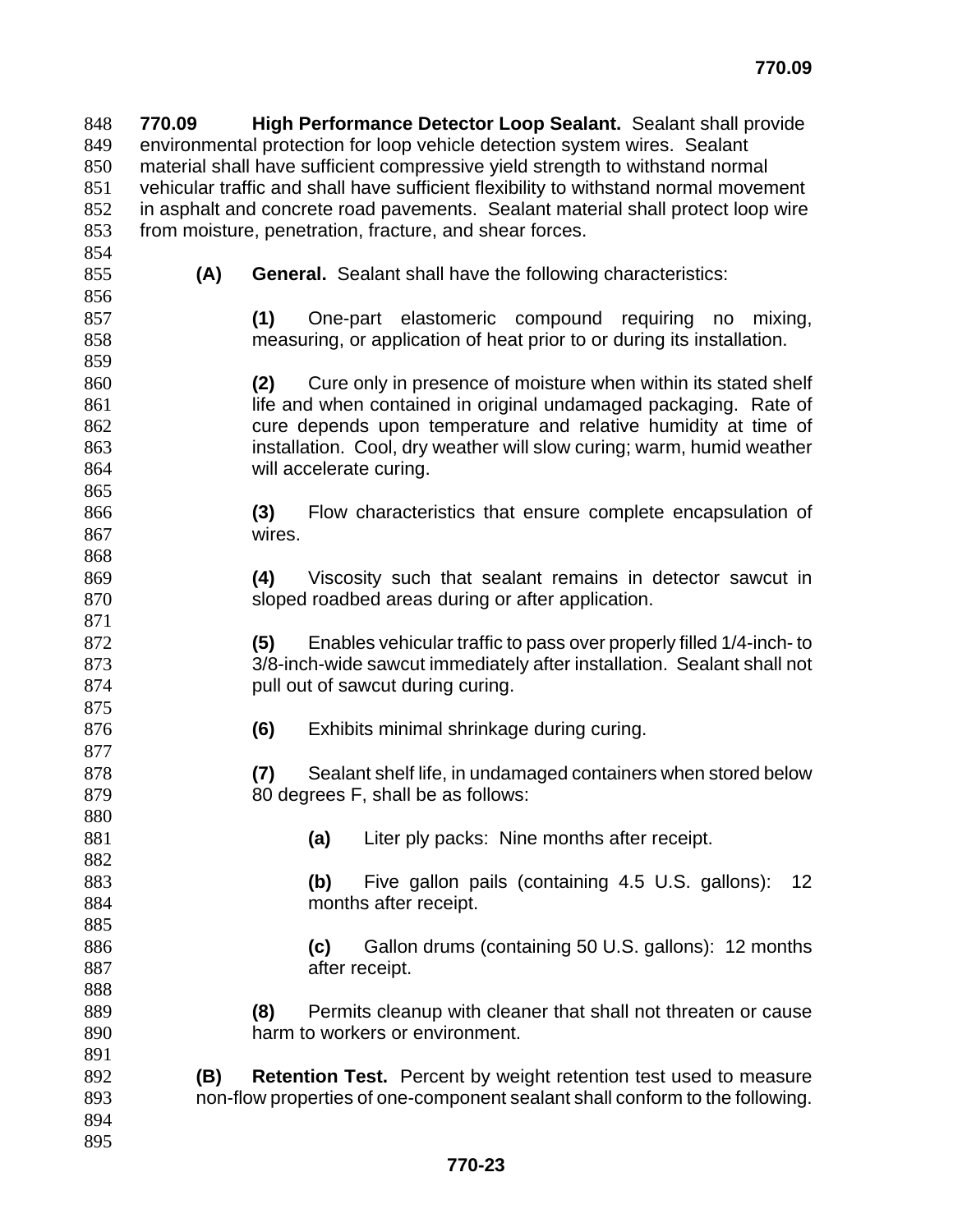## **770.09**

| 895        | (1)                                                                               | <b>Equipment and Materials:</b> |                                                                                      |  |
|------------|-----------------------------------------------------------------------------------|---------------------------------|--------------------------------------------------------------------------------------|--|
| 896        |                                                                                   |                                 |                                                                                      |  |
| 897        |                                                                                   | (a)                             | Balance.                                                                             |  |
| 898<br>899 |                                                                                   | (b)                             | Tongue Depressor.                                                                    |  |
| 900        |                                                                                   |                                 |                                                                                      |  |
| 901        |                                                                                   | (c)                             | Two ounce ointment cans or equivalent.                                               |  |
| 902        |                                                                                   |                                 |                                                                                      |  |
| 903        |                                                                                   | (d)                             | One-inch wide masking tape.                                                          |  |
| 904        |                                                                                   |                                 |                                                                                      |  |
| 905        |                                                                                   | (e)                             | Percent retention (aluminum) test fixture.                                           |  |
| 906        |                                                                                   |                                 |                                                                                      |  |
| 907        |                                                                                   | (f)                             | Becton Dickinson (B-D) 10 c.c. syringe.                                              |  |
| 908        |                                                                                   |                                 |                                                                                      |  |
| 909<br>910 |                                                                                   | (g)                             | Sample of sealant to be tested.                                                      |  |
| 911        | (2)                                                                               | Procedure:                      |                                                                                      |  |
| 912        |                                                                                   |                                 |                                                                                      |  |
| 913        |                                                                                   | (a)                             | Put strip of masking tape on both ends of test fixture                               |  |
| 914        |                                                                                   | completely covering slot.       |                                                                                      |  |
| 915        |                                                                                   |                                 |                                                                                      |  |
| 916        |                                                                                   | (b)                             | Weigh fixture with masking tape.                                                     |  |
| 917        |                                                                                   |                                 |                                                                                      |  |
| 918        |                                                                                   | (c)                             | Stir sample for one minute prior to testing. Test sample                             |  |
| 919<br>920 |                                                                                   |                                 | of sealant at 75 to 79 degrees F.                                                    |  |
| 921        |                                                                                   | (d)                             | Fill syringe with sample and inject sample into test                                 |  |
| 922        |                                                                                   | fixture slot.                   |                                                                                      |  |
| 923        |                                                                                   |                                 |                                                                                      |  |
| 924        |                                                                                   | (e)                             | Scrape off excess sealant from top of test fixture with                              |  |
| 925        |                                                                                   |                                 | tongue depressor. Sealant shall fill test fixture slot and shall be                  |  |
| 926        |                                                                                   | level with top of test fixture. |                                                                                      |  |
| 927        |                                                                                   |                                 |                                                                                      |  |
| 928        |                                                                                   | (f)                             | Re-weigh test fixture with sample material filling slot.                             |  |
| 929        |                                                                                   |                                 |                                                                                      |  |
| 930<br>931 |                                                                                   | (g)                             | Put fixture on top of two-ounce ointment cans and<br>remove masking tape from sides. |  |
| 932        |                                                                                   |                                 |                                                                                      |  |
| 933        |                                                                                   | (h)                             | Wipe off and discard sealant on pieces of masking tape.                              |  |
| 934        |                                                                                   |                                 | Do not discard pieces of masking tape.                                               |  |
| 935        |                                                                                   |                                 |                                                                                      |  |
| 936        | 770.10                                                                            |                                 | Approach-Only Microwave Vehicle Detector.<br>Approach-Only                           |  |
| 937        |                                                                                   |                                 | Microwave Vehicle Detector is vehicle detection unit for computerized signals.       |  |
| 938        | System shall detect motion of every vehicle type, including mopeds moving in only |                                 |                                                                                      |  |
| 939        | one direction, utilizing very low-power microwave beam.                           |                                 |                                                                                      |  |
| 940        |                                                                                   |                                 |                                                                                      |  |
| 941        |                                                                                   |                                 | Detector shall have range of 3 feet to 100 feet or greater. Base cone of             |  |

detector on 16-degree field of view with maximum width of 18-1/2 feet at 60 feet.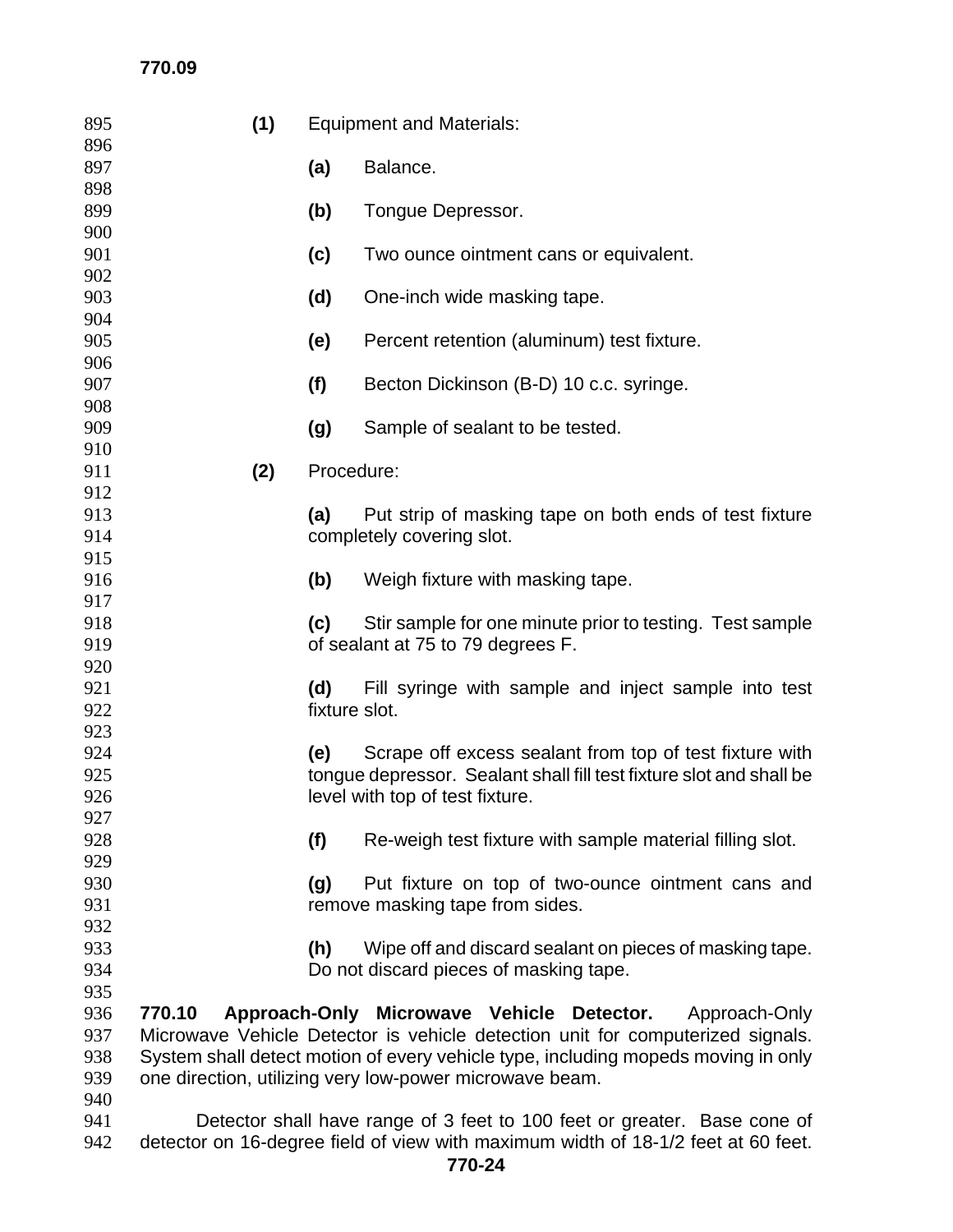Detector shall have field adjustment controls for range control and time delay extension. 

Extension timer shall be capable of extending detector output from at least 0.5 to 7.5 seconds. Extension shall begin with termination of detected vehicle output and continue for duration of selected extension time interval.

Microwave unit shall have Federal Communication Commission (FCC) certification. Detector shall operate at frequency of 10.525 Ghz as allowed under FCC Rules, Part 15. Detector shall be self-contained, except for power source that shall operate at both 10 VAC to 24 VAC and 12 VDC.

Unit shall have electro-mechanical two-amp, single-pole, double-throw (SPDT) relay that sends signal to controller. The unit shall employ power-failure circuit that closes relay (recall) during power failure. 

Detector shall have monitoring circuit for transceiver (Gunn diodes) that shall failsafe relay to closed position (recall). Except for range adjustment, tuning shall be automatic. Five-minute warm-up period for diodes will be allowed. There shall be no tuning controls of any kind that require an operator. 

Detector shall function while installed on side of pole, on top of pole, or overhead, at height between 12 to 18 feet above pavement. Each detector shall be encased in finished fabricated aluminum case with no larger than 4-inch square, high-impact plastic opening in front of antenna.

Each detector case shall be water-resistant without use of silicone gels or other materials that deteriorate with ultra-violet rays. Maximum size of detector shall be as follows:

| 973 | Height: | $4-1/2$ inches |
|-----|---------|----------------|
| 974 | Width:  | $4-1/2$ inches |
| 975 | Depth:  | $7-1/2$ inches |
| 976 |         |                |

Mounting bracket shall be furnished for side, top, or overhead mounting. Detector shall be capable of continuous operation over temperature range of -35 degrees F to 165 degrees F.

Detector shall be temporarily mounted on side of existing traffic signal standard, highway light standard, or location accepted by the Engineer. The Contractor shall ensure that detectors are operational before disabling existing pavement loop detectors. Required conductors shall be installed in existing conduits and controller or at location accepted by the Engineer. After permanent pavement loop detectors become operational, microwave detectors and conductors shall be removed and delivered to location accepted by the Engineer. Holes and damage caused by mounting detector to existing traffic signal and highway lighting standards shall be repaired.